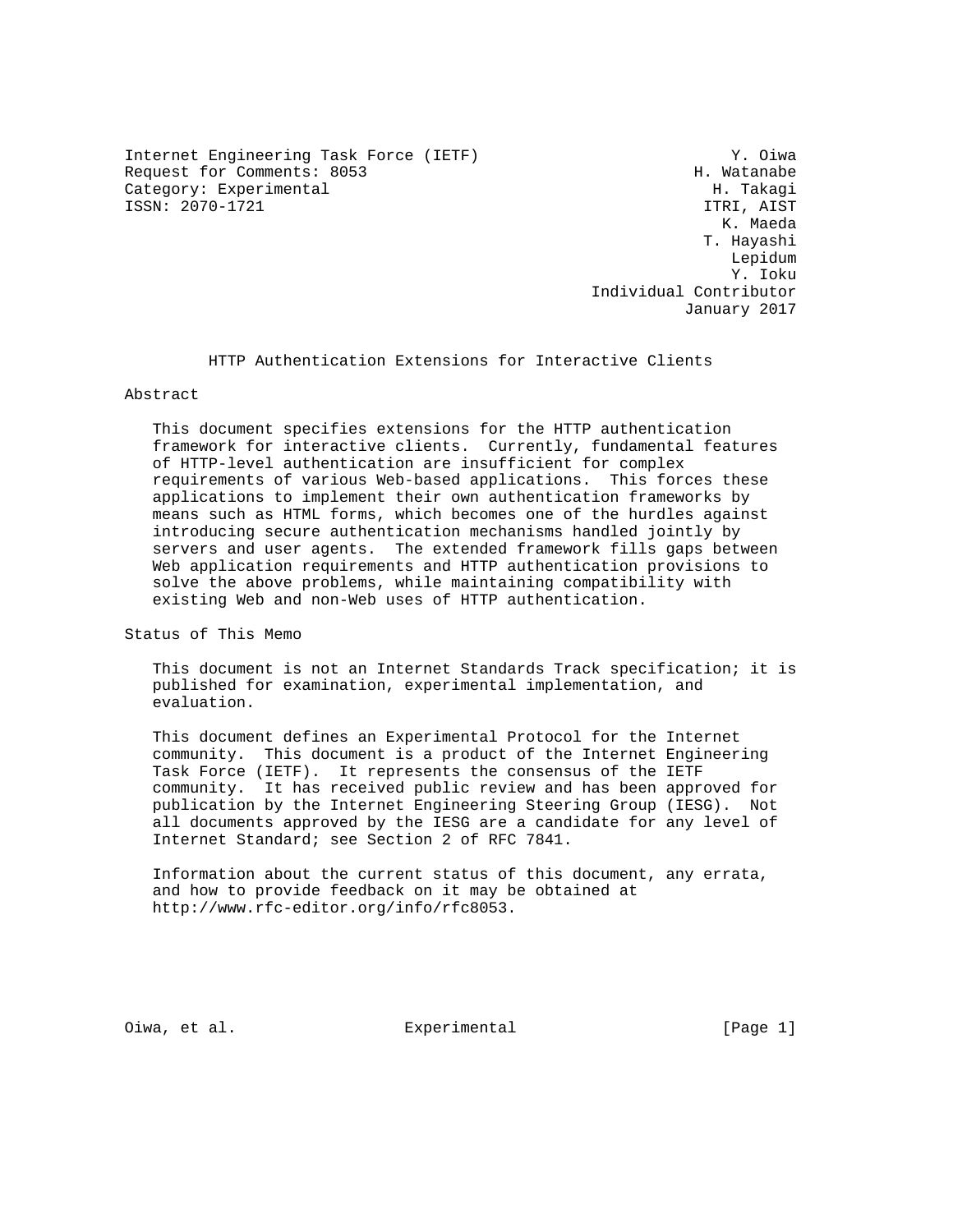#### Copyright Notice

 Copyright (c) 2017 IETF Trust and the persons identified as the document authors. All rights reserved.

 This document is subject to BCP 78 and the IETF Trust's Legal Provisions Relating to IETF Documents

 (http://trustee.ietf.org/license-info) in effect on the date of publication of this document. Please review these documents carefully, as they describe your rights and restrictions with respect to this document. Code Components extracted from this document must include Simplified BSD License text as described in Section 4.e of the Trust Legal Provisions and are provided without warranty as described in the Simplified BSD License.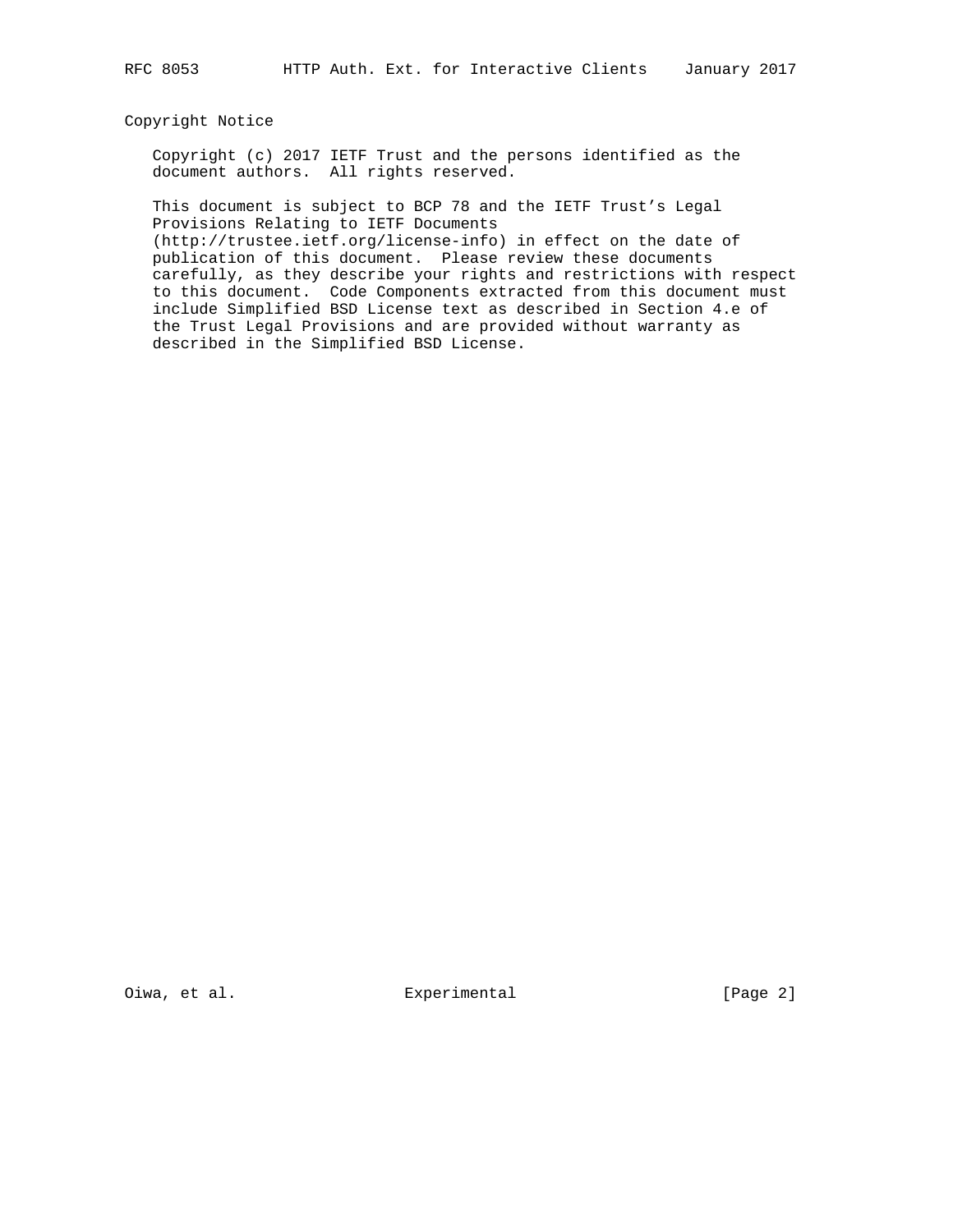# Table of Contents

| Introduction<br>1.                                                                                    |  |  | 4              |
|-------------------------------------------------------------------------------------------------------|--|--|----------------|
| 1.1.                                                                                                  |  |  | $\overline{4}$ |
| 2.1                                                                                                   |  |  | 5              |
| Terms for Describing Authentication Protocol Flow<br>2.1.                                             |  |  | 5              |
| 2.2.                                                                                                  |  |  | 8              |
|                                                                                                       |  |  | 8              |
| Note on Optional-WWW-Authenticate and Use of<br>3.1.                                                  |  |  |                |
| WWW-Authenticate Header with Non-401 Status                                                           |  |  | 10             |
| Authentication-Control Header<br>4                                                                    |  |  | 11             |
| 4.1.<br>Non-ASCII Extended Header Parameters                                                          |  |  | 13             |
| 4.2.<br>Auth-Style Parameter                                                                          |  |  | 13             |
| Location-When-Unauthenticated Parameter<br>4.3.                                                       |  |  | 14             |
| 4.4.                                                                                                  |  |  | 15             |
| 4.5.<br>Location-When-Logout Parameter                                                                |  |  | 16             |
| 4.6.<br>Logout-Timeout Parameter                                                                      |  |  | 17             |
|                                                                                                       |  |  | 17             |
|                                                                                                       |  |  | 18             |
|                                                                                                       |  |  |                |
| Example 1: A Portal Site<br>5.1.                                                                      |  |  | 19             |
| Case 1: A Simple Application<br>5.1.1.                                                                |  |  | 19             |
| 5.1.2. Case 2: Specific Action Required on Logout                                                     |  |  | 20             |
| 5.1.3. Case 3: Specific Page Displayed before Login                                                   |  |  | 20             |
| 5.2. Example 2: Authenticated User-Only Sites                                                         |  |  | 20             |
|                                                                                                       |  |  | 21             |
| 5.4. Parallel Deployment with Form/Cookie Authentication                                              |  |  | 22             |
| Methods to Extend This Protocol<br>რ.                                                                 |  |  | 23             |
| 7 <sup>1</sup>                                                                                        |  |  | 23             |
| 8.                                                                                                    |  |  | 24             |
| Security Implication of the Username Parameter<br>8.1.                                                |  |  | 24             |
| a de la caractería de la caractería de la caractería de la caractería<br>References<br>9 <sub>1</sub> |  |  | 25             |
| 9.1.<br>Normative References                                                                          |  |  | 25             |
| Informative References<br>9.2.<br>.                                                                   |  |  | 26             |
| (Informative) Applicability of Features for Each<br>Appendix A.                                       |  |  |                |
| Message                                                                                               |  |  | 27             |
| Authors' Addresses                                                                                    |  |  | 27             |
|                                                                                                       |  |  |                |

Oiwa, et al. Experimental [Page 3]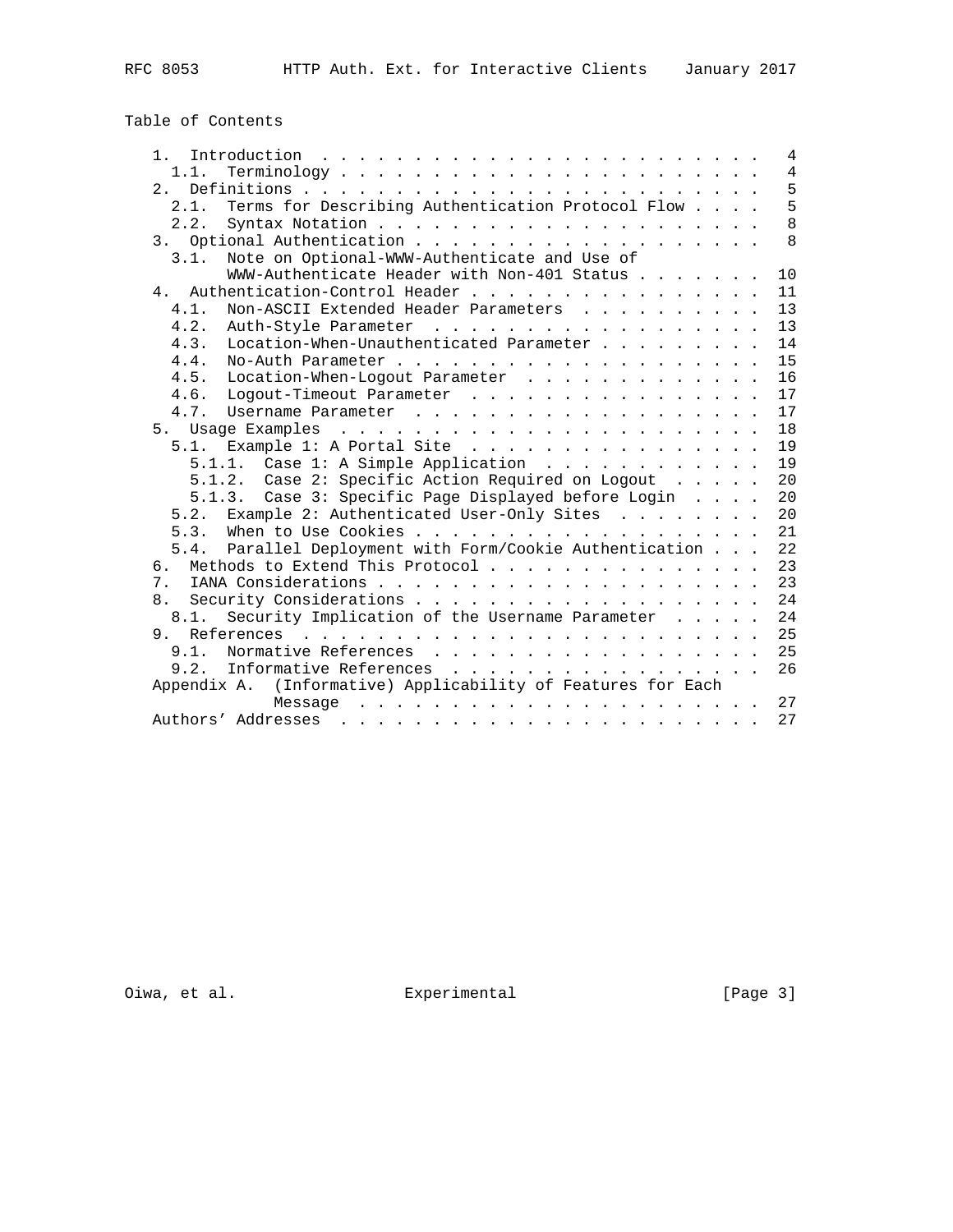## 1. Introduction

 This document defines several extensions to the current HTTP authentication framework, to provide functionality comparable with current, widely used, form-based Web authentication. A majority of the recent websites on the Internet use custom application-layer authentication implementations using Web forms. The reasons for these may vary, but many people believe that the current HTTP Basic and Digest authentication methods do not have enough functionality (including good user interfaces) to support most realistic Web-based applications. However, such use of form-based Web authentication has several weaknesses against attacks like phishing, because all behavior of the authentication is controlled from the server-side application. This makes it really hard to implement any cryptographically strong authentication mechanisms into Web systems. To overcome this problem, we need to "modernize" the HTTP authentication framework so that better client-controlled secure methods can be used with Web applications. The extensions proposed in this document include:

- o optional authentication on HTTP (Section 3),
- o log out from both the server and client side (Section 4), and
- o finer control for redirection depending on the authentication status (Section 4)

# 1.1. Terminology

 The key words "MUST", "MUST NOT", "REQUIRED", "SHALL", "SHALL NOT", "SHOULD", "SHOULD NOT", "RECOMMENDED", "NOT RECOMMENDED", "MAY", and "OPTIONAL" in this document are to be interpreted as described in [RFC2119].

 This document distinguishes the terms "client" and "user" in the following way: a "client" is an entity understanding and talking HTTP and the specified authentication protocol, usually computer software; a "user" is a (usually natural) person who wants to access data resources using "a client".

Oiwa, et al. Subsection Experimental Communication (Page 4)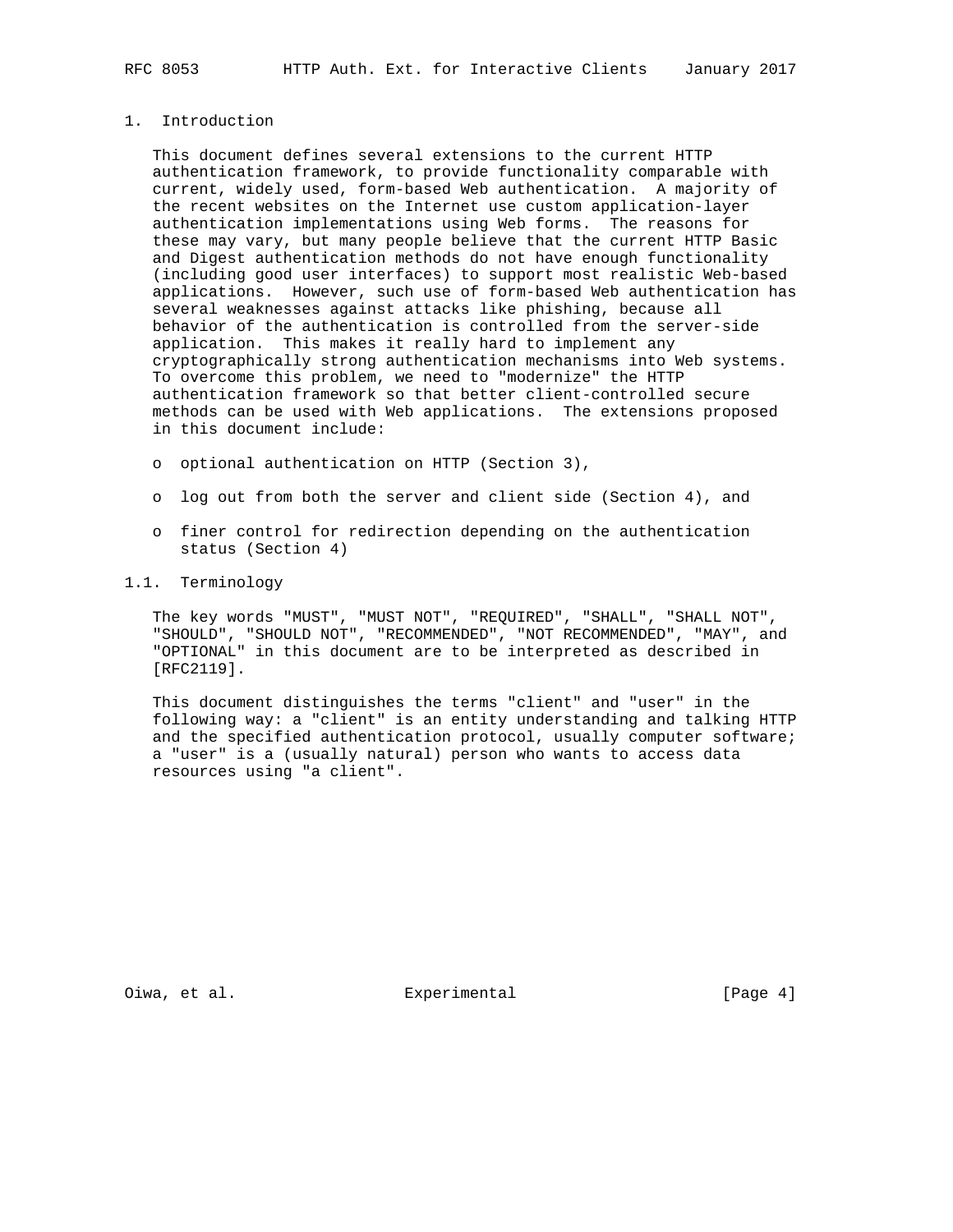#### 2. Definitions

2.1. Terms for Describing Authentication Protocol Flow

 HTTP Authentication defined in [RFC7235] can involve several pairs of HTTP requests/responses. Throughout this document, the following terms are used to categorize those messages.

For requests:

- 1) A non-authenticating request is a request not attempting any authentication: a request without any Authorization header field.
- 2) An authenticating request is the opposite: a request with an Authorization header field.

For responses:

 1) A non-authenticated response is a response that does not involve any HTTP authentication. It does not contain any WWW-Authenticate ([RFC7235]) or Authentication-Info header field ([RFC7615]).

 Servers send this response when the requested resource is not protected by an HTTP authentication mechanism. In the context of this specification, non-authentication-related negative responses (e.g., 403 and 404) are also considered non-authenticated responses.

 (See the note on successfully authenticated responses below for some ambiguous cases.)

- 2) An authentication-initializing response is a response that requires or allows clients to start authentication attempts. Servers send this response when the requested resource is protected by an HTTP authentication mechanism, and the request meets one of the following cases:
	- \* The request is a non-authenticating request, or
	- \* The request contained an authentication trial directed to a protection space (realm) other than the one that the server expected.

 The server will specify the protection space for authentication in this response.

Oiwa, et al. Experimental [Page 5]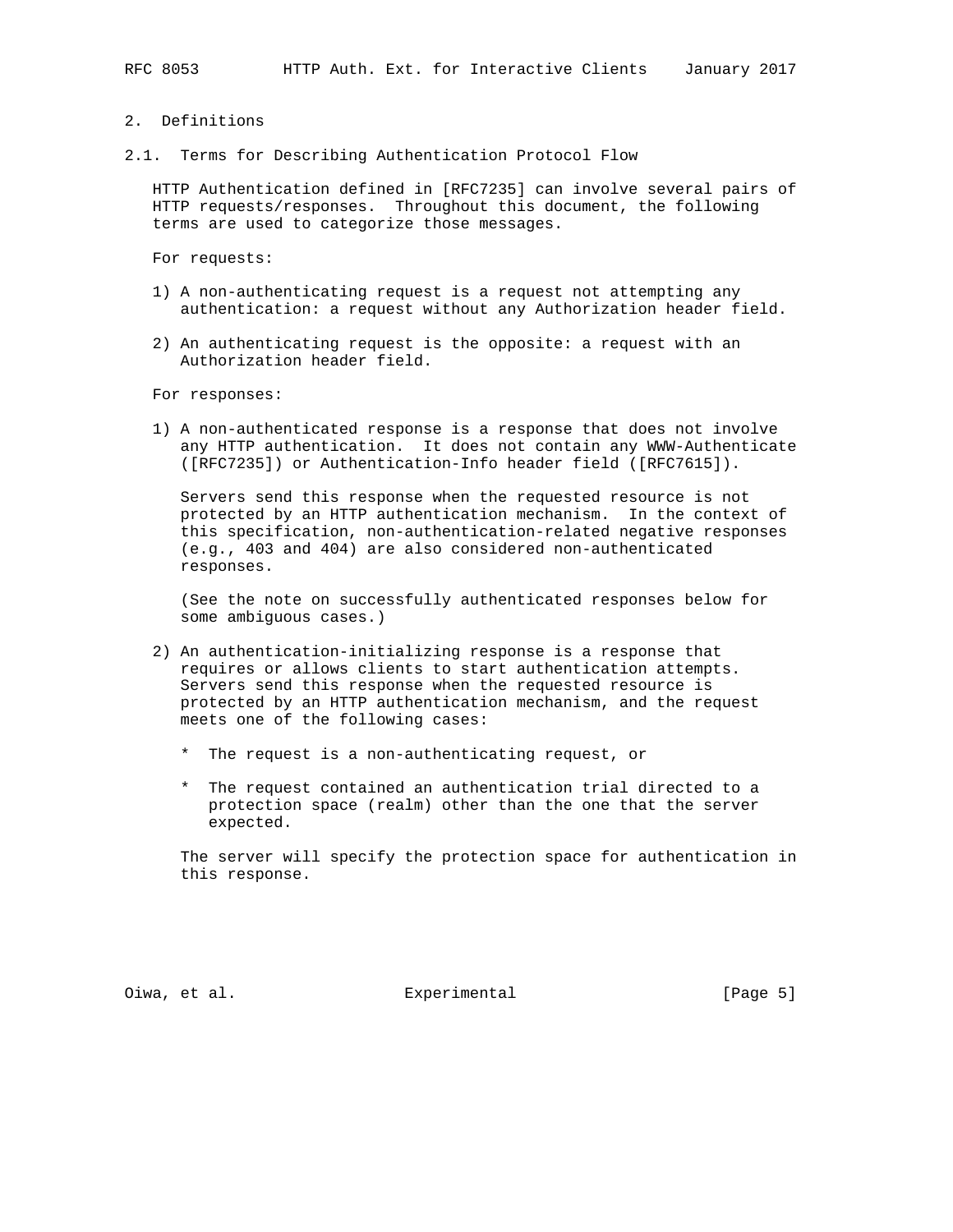Upon receiving this response, the client's behavior is further divided to two possible cases:

- \* If the client has no prior knowledge on authentication credentials (e.g., a username and a password) related to the requested protection space, the protocol flow terminates and the client will ask the user to provide authentication credentials.
- \* On the other hand, if the client already has enough authentication credentials to the requested protection space, the client will automatically send an authenticating request. Such cases often occur when the client does not know beforehand that the current request-URL requires authentication.
- 3) A successfully authenticated response is a response for an authenticating request meaning that the authentication attempt was granted. (Note: if the authentication scheme used does not use an Authentication-Info header field, it can't be distinguished from a non-authenticated response.)
- 4) An intermediate authenticating response is a response for an authenticating request that requires more reaction by the client software without involving users. Such a response is required when an authentication scheme requires two or more round-trip messages to perform authentication, or when an authentication scheme uses some speculative short-cut method (such as uses of cached shared secrets) and it fails.
- 5) A negatively authenticated response is a response for an authenticating request, which means that the authentication attempt was declined and cannot continue without a different set of authentication credentials. Clients typically erase the memory of the active credentials and ask the user for other ones.

 Usually the format of these responses is the same as the one for authentication-initializing responses. Clients can distinguish negatively authenticated responses from authentication initializing responses by comparing the protection spaces contained in the request and in the response.

 Figure 1 shows a state diagram of generic HTTP authentication with the above message categorization. Note that many authentication schemes use only a subset of the transitions described in the diagram. Labels in the figure show the abbreviated names of response types.

Oiwa, et al. Subsection Experimental Communication (Page 6)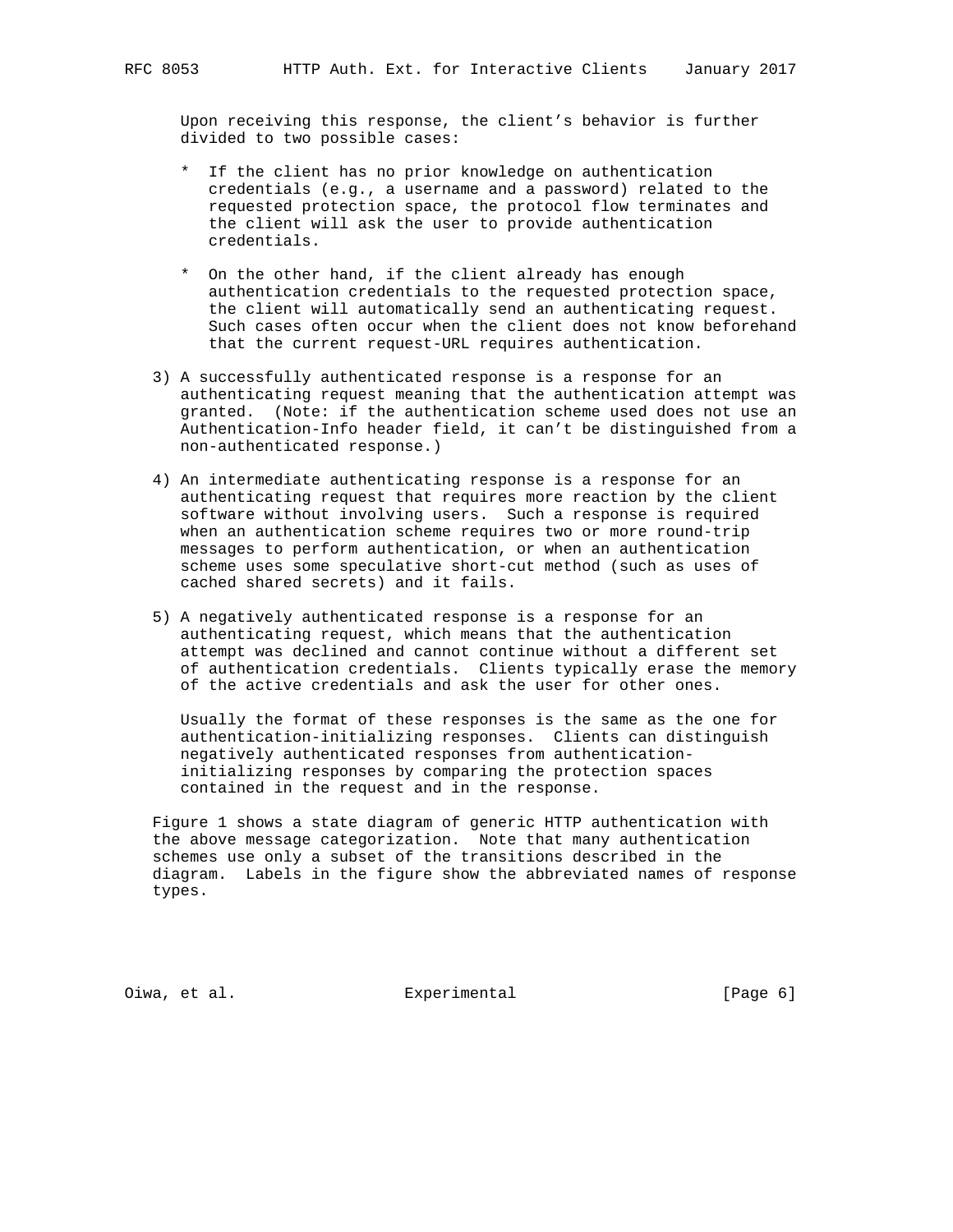



Figure 1: Generic State Diagram for HTTP Authentication

Notes:

 (\*1) For example, the "Digest" scheme requires a server-provided nonce to construct client-side challenges. (\*2) In "Basic" and some others, this cannot be distinguished from a successfully authenticated response.

Oiwa, et al. Experimental [Page 7]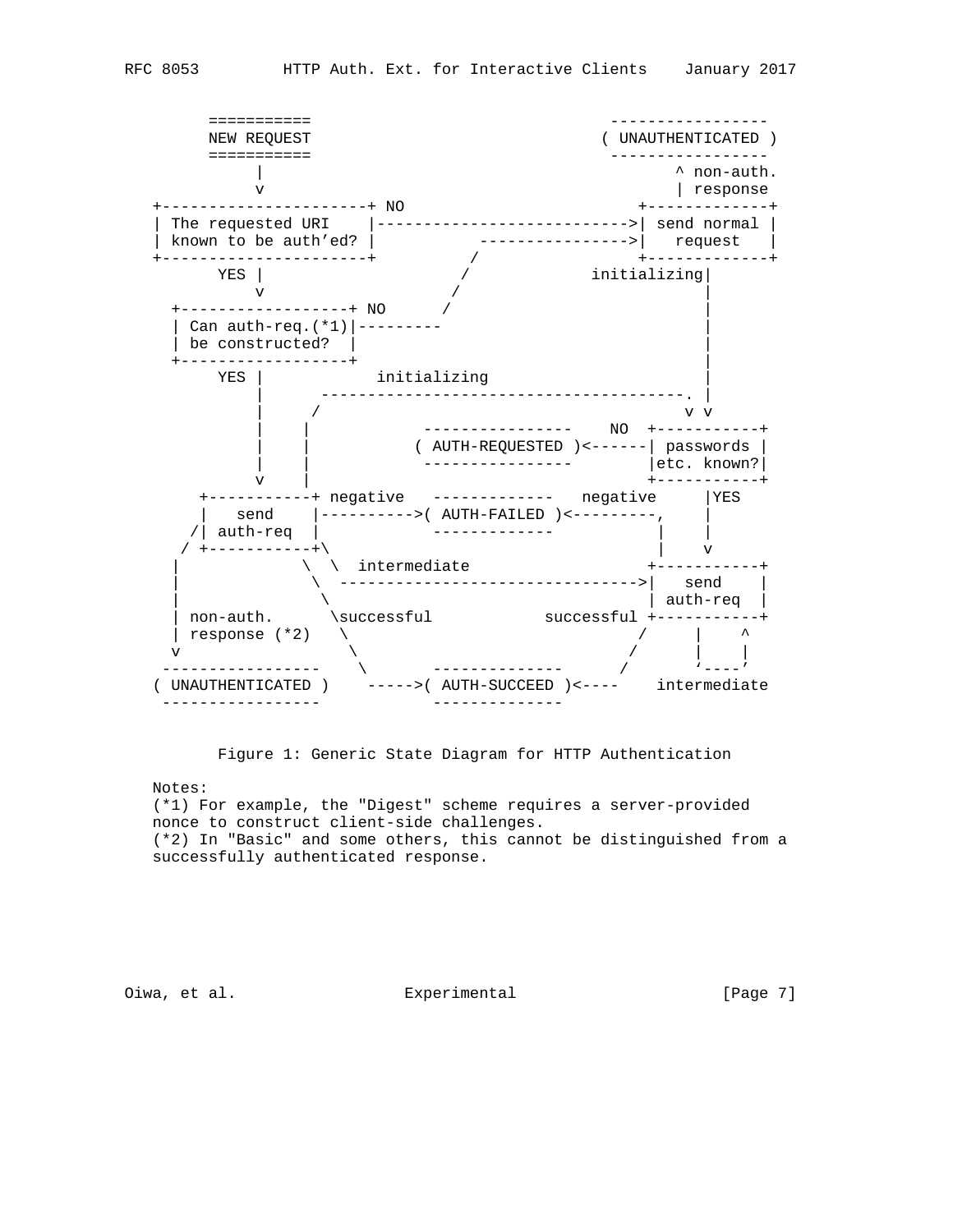#### 2.2. Syntax Notation

 This specification uses an extended ABNF syntax defined in [RFC7230] and [RFC5234]. The following syntax definitions are quoted from [RFC7230] and [RFC7235]: auth-scheme, quoted-string, auth-param, SP, BWS, header-field, and challenge. It also uses the convention of using header field names for specifying the syntax of values for the header field.

 Additionally, this specification uses the following syntax definitions as a refinement for token and the right-hand-side of auth-param in [RFC7235].

| bare-token      | = bare-token-lead-char *bare-token-char                  |
|-----------------|----------------------------------------------------------|
|                 | bare-token-lead-char = $8x30-39$ / $8x41-5A$ / $8x61-7A$ |
| bare-token-char | $=$ $x30-39$ / $x41-5A$ / $x61-7A$ / "-" / " "           |
| extension-token | $=$ "-" bare-token $1*($ "." bare-token)                 |
| extensive-token | = bare-token / extension-token                           |
| integer         | $= 0" /$ (%x31-39 *%x30-39) ; no leading zeros           |
|                 |                                                          |

Figure 2: The BNF Syntax for Common Notations

 Extensive-tokens are used in this protocol where the set of acceptable tokens includes private extensions. Any extensions of this protocol MAY use either bare-tokens allocated by IANA (under the procedure described in Section 7), or extension-tokens with the format "-<token>.<domain-name>", where <domain-name> is a valid (sub-)domain name on the Internet owned by the party who defines the extension.

3. Optional Authentication

 The Optional-WWW-Authenticate header enables a non-mandatory authentication, which is not possible under the current HTTP authentication mechanism.

 In several Web applications, users can access the same contents as both a guest user and an authenticated user. In most Web applications, this functionality is implemented using HTTP cookies [RFC6265] and custom form-based authentication. The new authentication method using this message will provide a replacement for these authentication systems.

Oiwa, et al. Subsection Experimental Communication (Page 8)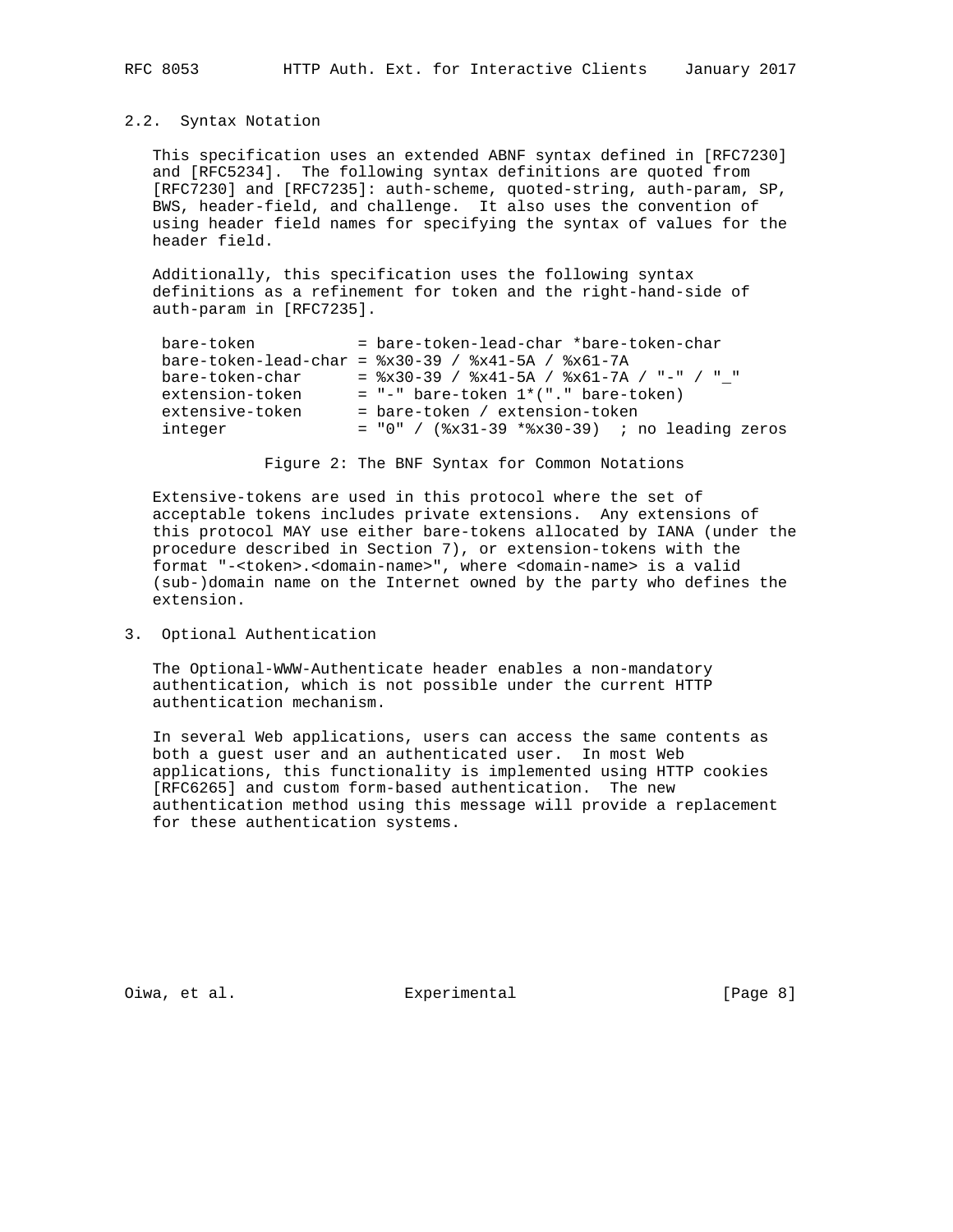Servers MAY send HTTP non-interim responses containing the Optional-WWW-Authenticate header as a replacement for a 401 response when it is authentication-initializing. The Optional-WWW-Authenticate header MUST NOT be sent on 401 responses (i.e., a usual WWW-Authenticate header MUST be used on 401 responses).

Optional-WWW-Authenticate = 1#challenge

Figure 3: BNF Syntax for Optional-WWW-Authenticate Header

 Example: HTTP/1.1 200 OK Optional-WWW-Authenticate: Basic realm="xxxx"

 The challenges contained in the Optional-WWW-Authenticate header are the same as those for a 401 response corresponding to the same request. For authentication-related matters, an optional authentication request will have the same meaning as a 401 message with a corresponding WWW-Authenticate header (as an authentication initializing response). (The behavior for other matters MAY be different between the optional authentication and 401 messages. For example, clients MAY choose to cache the 200 messages with the Optional-WWW-Authenticate header field but not the 401 messages by default.)

 A response with an Optional-WWW-Authenticate header SHOULD be returned from the server only when the request is either non authenticated or authenticating to a wrong (not the server's expected) protection space. If a response is either an intermediate or a negative response to a client's authentication attempt, the server MUST respond with a 401 status response with a WWW-Authenticate header instead. Failure to comply with this rule will render clients unable to distinguish between authentication successes and failures.

 The server is NOT RECOMMENDED to include an Optional-WWW-Authenticate header in a positive response when a client's authentication attempt succeeds.

 Whenever an authentication scheme supports servers sending some parameter that gives a hint about the URL space for the corresponding protection space for the same realm (e.g., "path" or "domain"), servers requesting non-mandatory authentication SHOULD send such a parameter with the response. Clients supporting non-mandatory authentication MUST recognize the parameter and MUST send a request with an appropriate authentication credential in an Authorization header for any URI inside the specified paths.

Oiwa, et al. Experimental [Page 9]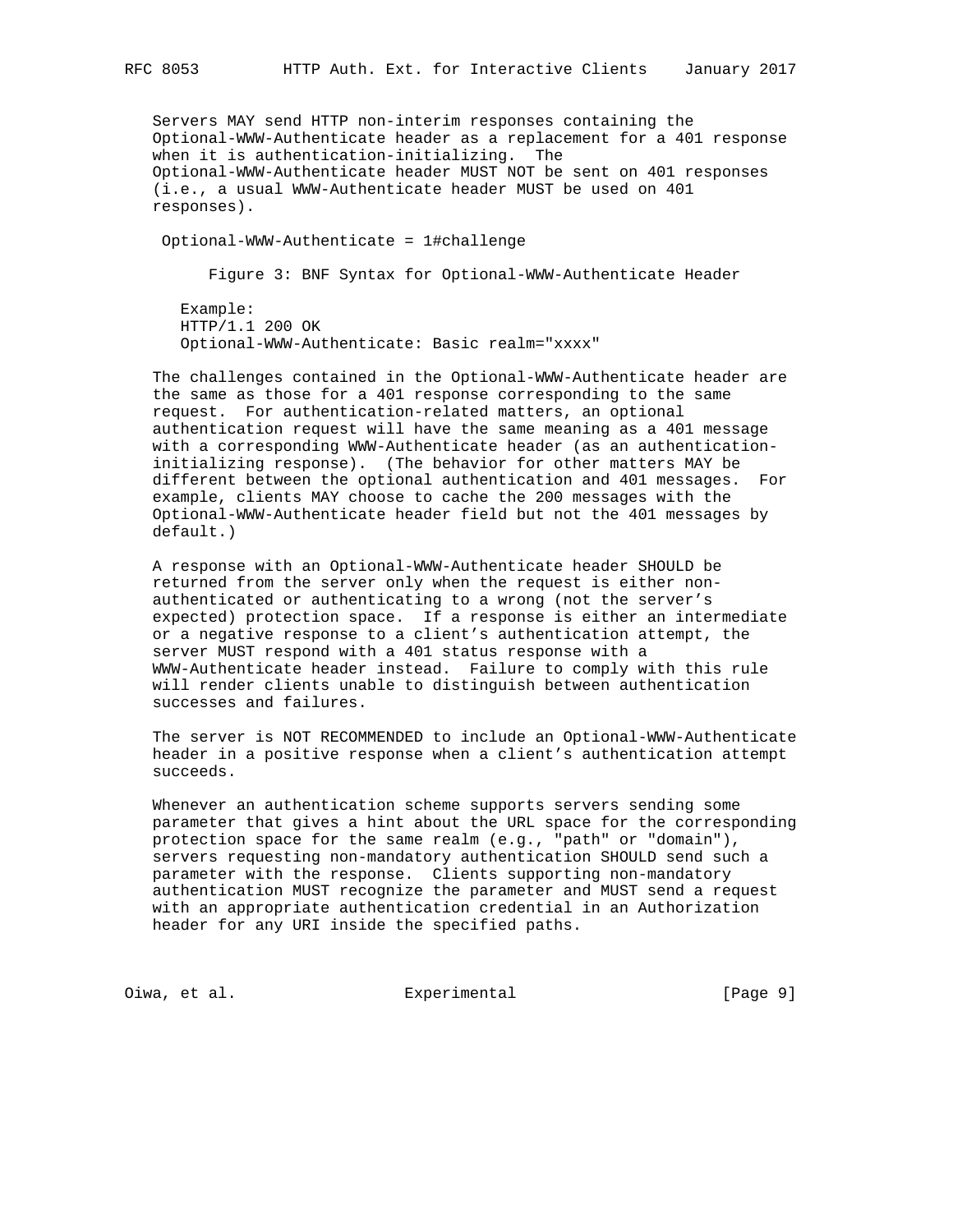Implementations are not required to support this header for all of their supported authentication schemes (i.e., they may choose to implement it only for a subset of their supported schemes). New authentication schemes can require support of the optional authentication as a prerequisite, though.

3.1. Note on Optional-WWW-Authenticate and Use of WWW-Authenticate Header with Non-401 Status

 In the current specification of HTTP/1.1, it is clarified that the WWW-Authenticate header can be used with messages with status codes other than 401 (Authentication Required). In particular, the use of the WWW-Authenticate header with the 200 status messages implies a very similar meaning to the above-defined Optional-WWW-Authenticate header.

 The design of Optional-WWW-Authenticate header expects that the use of a new header guarantees that clients that are unaware of this extension will ignore the header, and that Web developers can rely on that behavior to implement a secondary fallback method of authentication. Several behavioral requirements written in the above section also assume this property and define a necessary functionality to implement an optional authentication reliably and consistently.

 On the other hand, some experiments and discussions on the IETF mailing list revealed that most of (but not necessarily all of) the existing HTTP clients, at the time of writing, just ignore the WWW- Authenticate headers in non-401 messages, giving similar behavior with the Optional-WWW-Authenticate. However, every corner case of behavior was not fully tested or well-defined in the existing specifications.

 Considering these situations, the authors of this document chose to use a new header for a new feature "experiment". This is to avoid defining every corner-case behavior for the existing standard WWW- Authentication header in this experimental document, which could be considered by some implementers as an incompatible changes to existing specification.

 Experimentally, the authors propose that implementers of the standard HTTP/1.1 specification (especially implementers of this extension) implement undefined (implementation-dependent) detailed handling of the WWW-Authenticate header with non-401 status messages similar as those defined above for the Optional-WWW-Authenticate header. For example, we propose that servers return the 401 status for failed authentication attempts, even when the unauthenticated request to the same resource will result in the 200 status. This can determine how

Oiwa, et al. Experimental [Page 10]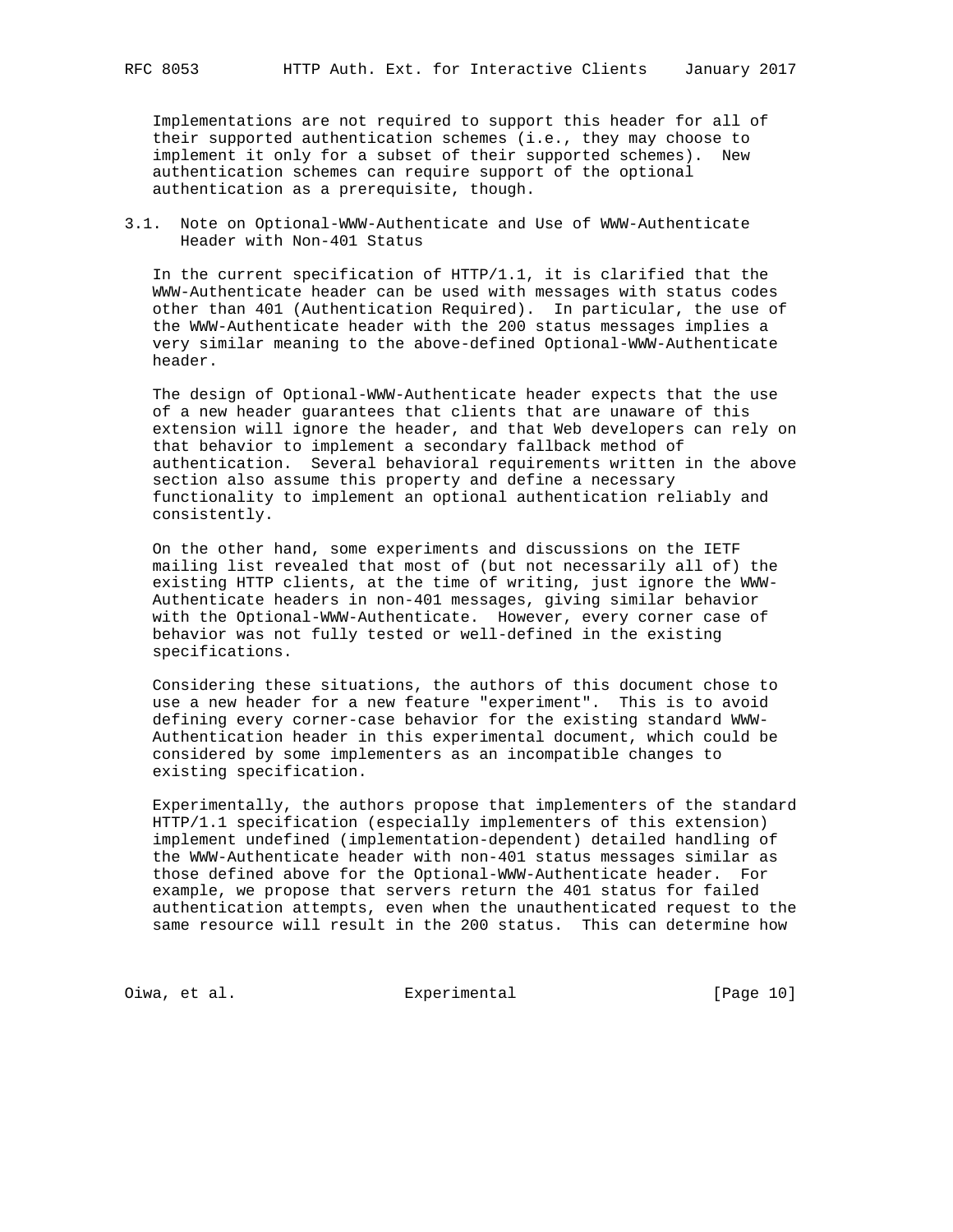(whether) non-mandatory authentication using the standard header fields and status codes can be implemented. If this experiment is successful, a future revision of this experimental document may "bless" and recommend the use of a standard WWW-Authenticate header, with some stricter requirements on some corner-case behavior.

## 4. Authentication-Control Header

| Authentication-Control = 1#auth-control-entry |                                                   |
|-----------------------------------------------|---------------------------------------------------|
| auth-control-entry                            | = auth-scheme 1*SP 1#auth-control-param           |
| auth-control-param                            | = extensive-token BWS "=" BWS token               |
|                                               | / extensive-token "*" BWS "=" BWS ext-value       |
| ext-value                                     | $=$ <see 3.2="" 5987,="" rfc="" section=""></see> |

Figure 4: The BNF Syntax for the Authentication-Control Header

 The Authentication-Control header provides more precise control of the client behavior for Web applications using an HTTP authentication protocol. This header is supposed to be generated in the application layer, as opposed to the WWW-Authenticate headers, which will usually be generated by the Web servers.

 Clients MAY freely choose any subset of these parameters to be supported. Also, these may choose to support any of the parameters for only a subset of their supported authentication schemes. However, authentication schemes can require/recommend support for some of these parameters as a prerequisite.

 The Authentication-Control header contains one or more "authentication control entries", each of which corresponds to a single realm for a specific authentication scheme. If the auth-scheme specified for an entry supports the HTTP "realm" feature, that entry MUST contain the "realm" parameter. If not, the entry MUST NOT contain the "realm" parameter.

 Among the multiple entries in the header, the relevant entries in the header are those corresponding to an auth-scheme and a realm (if any) for which "the authentication process is being performed or going to be performed". In more detail:

 (1) If the response is either an authentication-initializing response or a negatively authenticated response, there can be multiple challenges in the WWW-Authenticate header (or the Optional-WWW-Authenticate header defined in this extension), each of which corresponds to a different scheme and realm. In this case, the client has a choice about the scheme and realm they will use to authenticate. Only the entry in the

Oiwa, et al. Experimental [Page 11]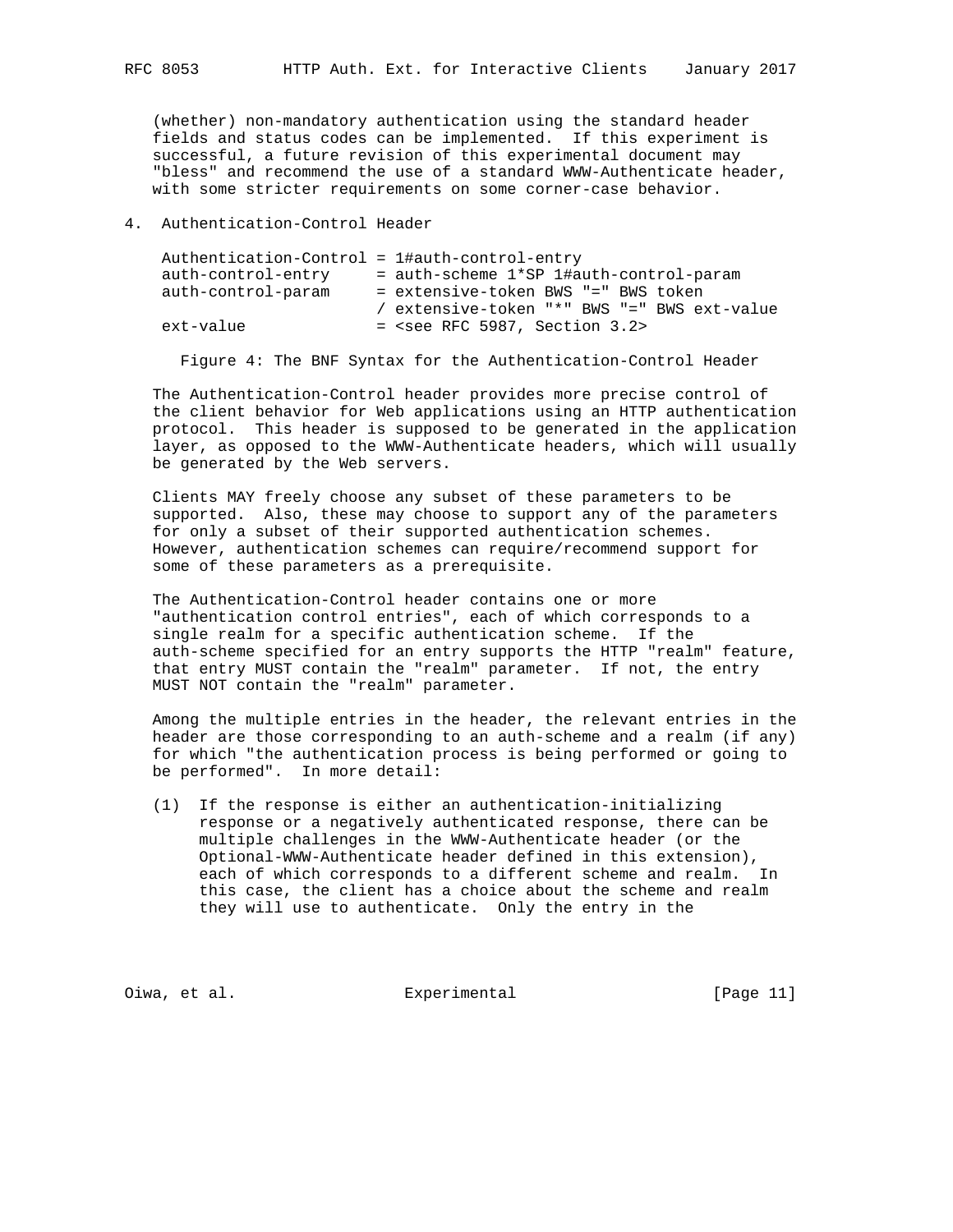Authentication-Control header corresponding to that scheme and realm are relevant.

 (2) If the response is either an intermediate authenticating response or a successfully authenticated response, the scheme and realm given in the Authorization header of the HTTP request will determine the currently ongoing authentication process. Only the entry corresponding to that scheme and realm are relevant.

 The server MAY send an Authentication-Control header containing non relevant entries. The client MUST ignore all non-relevant entries it received.

 Every entry contains one or more parameters, each of which is a name value pair. The name of each parameter MUST be an extensive-token. Clients MUST ignore any unknown parameters contained in this header. The entries for the same auth-scheme and the realm MUST NOT contain duplicated parameters for the same name. Clients MAY either take any one of those duplicated entries or ignore all of them.

 The type of parameter value depends on the parameter name as defined in the following subsections. Regardless of the type, however, the recipients MUST accept both quoted and unquoted representations of values as defined in HTTP. If the parameter is defined to have a string value, implementations MUST send any value outside of the "token" ABNF syntax in either a quoted form or an ext-value form (see Section 4.1). If the parameter is defined as a token (or similar) or an integer, the value SHOULD follow the corresponding ABNF syntax after possible unquoting of the quoted-string value (as defined in HTTP) and MUST be sent in a plain (not an ext-value) form. (Note: the rest of this document will show all string-value parameters in quoted forms, and it will show others in unquoted forms.)

 Any parameters contained in this header MAY be ignored by clients. Also, even when a client accepts this header, users are able to circumvent the semantics of this header. Therefore, if this header is used for security purposes, its use MUST be limited to providing some non-fundamental additional security measures valuable for end users (such as client-side logout for protection against console takeover). Server-side applications MUST NOT rely on the use of this header for protecting server-side resources.

 Note: The header syntax allows servers to specify Authentication- Control for multiple authentication schemes, either as multiple occurrences of this header or as a combined single header (see Section 3.2.2 of [RFC7230] for rationale). The same care as for parsing multiple authentication challenges needs to be taken.

Oiwa, et al. Subsection Experimental (Page 12)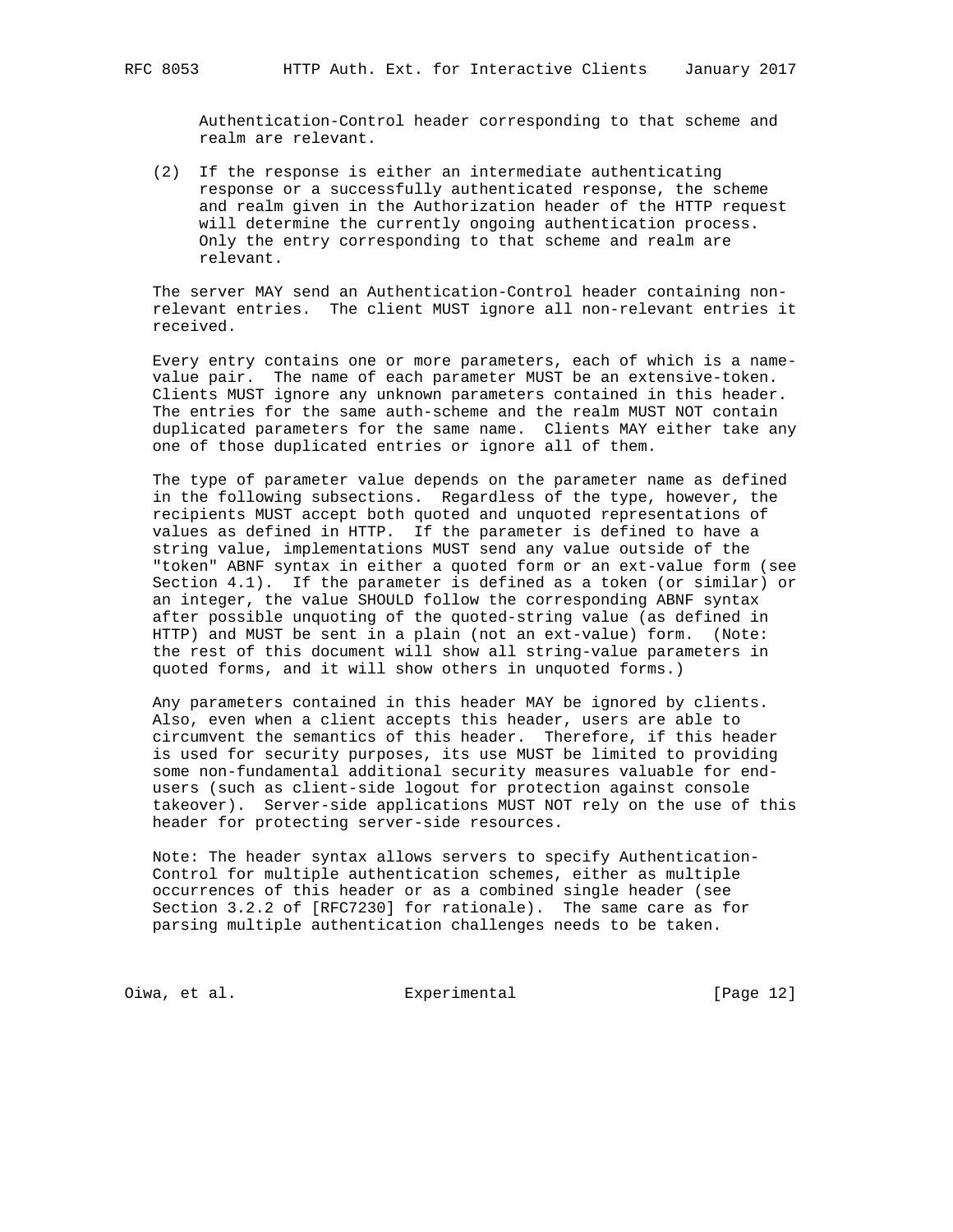## 4.1. Non-ASCII Extended Header Parameters

 Parameters contained in the Authentication-Control header MAY be extended to non-ASCII values using the framework described in [RFC5987]. All servers and clients MUST be capable of receiving and sending values encoded in [RFC5987] syntax.

 If a value to be sent contains only ASCII characters, the field MUST be sent using plain RFC 7235 syntax. The syntax as extended by ext-value MUST NOT be used in this case.

 If a value (except the "realm" header) contains one or more non-ASCII characters, the parameter SHOULD be sent using the ext-value syntax defined in Section 3.2 of [RFC5987]. Such a parameter MUST have a charset value of "UTF-8", and the language value MUST always be omitted (have an empty value). The same parameter MUST NOT be sent more than once, regardless of the syntax used.

 For example, a parameter "username" with the value "Renee of France" SHOULD be sent as < username="Renee of France" >. If the value is "Ren<e acute>e of France", it SHOULD be sent as < username\*=UTF-8''Ren%C3%89e%20of%20France > instead.

 Interoperability note: [RFC7235], Section 2.2, defines the "realm" authentication parameter that cannot be replaced by the "realm\*" extend parameter. This means that the use of non-ASCII values for an authentication realm is not the defined behavior in HTTP. Unfortunately, some people currently use a non-ASCII realm parameter in reality, but even its encoding scheme is not well defined. Given this background, this document does not specify how to handle a non-ASCII "realm" parameter in the extended header fields. If needed, the authors propose using a non-extended "realm" parameter form, with a wish for maximum interoperability.

## 4.2. Auth-Style Parameter

 Example: Authentication-Control: Digest realm="protected space", auth-style=modal

 The parameter "auth-style" specifies the server's preference for user interface behavior for user authentication. This parameter can be included in any kind of response; however, it is only meaningful for either authentication-initializing or negatively authenticated responses. The value of this parameter MUST be one of the bare tokens, "modal" or "non-modal". When the Optional-WWW-Authenticate header is used, the value of this parameter MUST be disregarded and the value "non-modal" is implied.

Oiwa, et al. Subsection Experimental Communication (Page 13)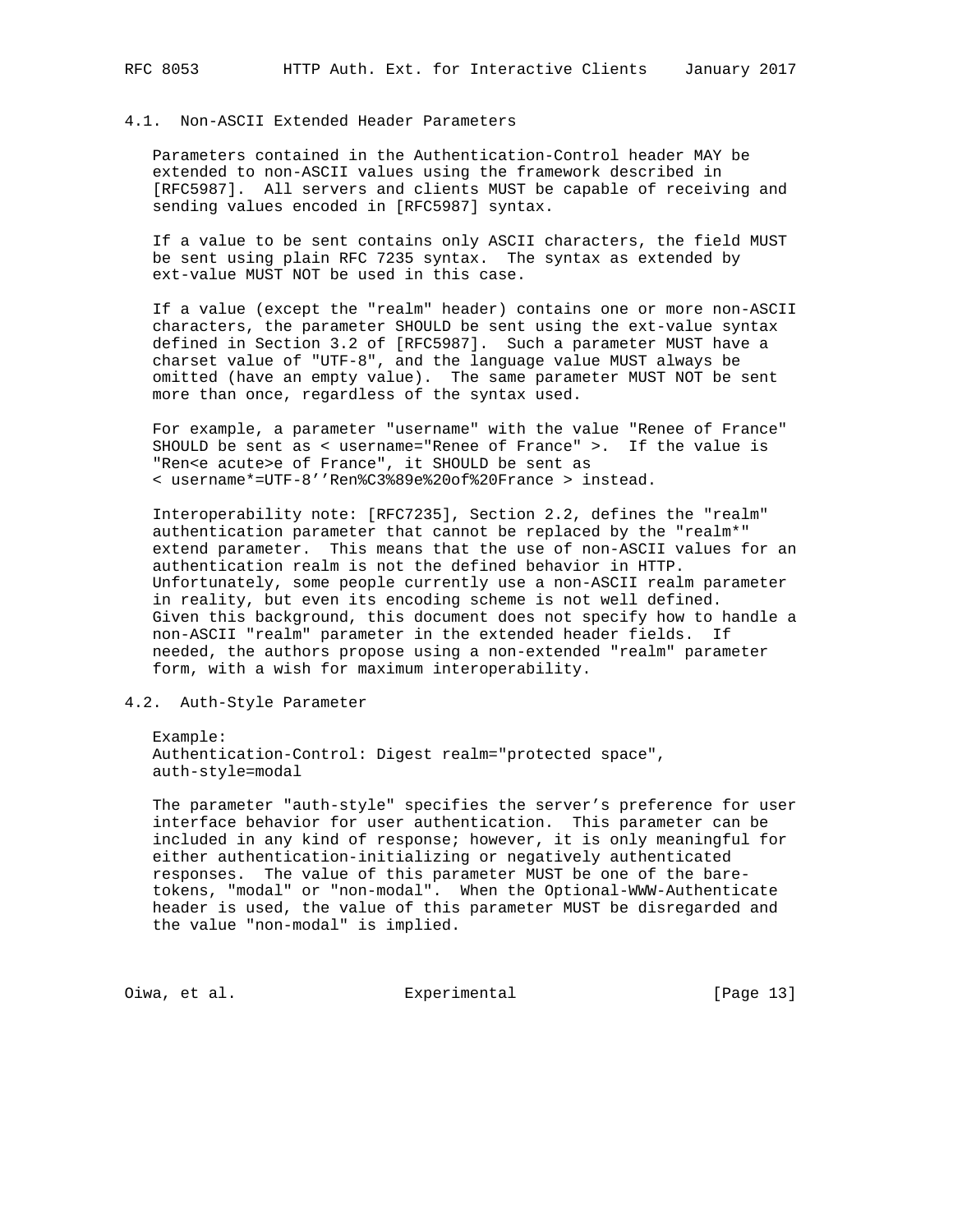The value "modal" means that the server thinks the content of the response (body and other content-related headers) is valuable only for users refusing the authentication request. The clients are expected to ask the user for a password before processing the content. This behavior is common for most of the current implementations of Basic and Digest authentication schemes.

 The value "non-modal" means that the server thinks that the content of the response (body and other content-related headers) is valuable for users before processing an authentication request. The clients are expected to first process the content and then provide users with the opportunity to perform authentication.

 The default behavior for clients is implementation dependent, and it may also depend on authentication schemes. The proposed default behavior is "modal" for all authentication schemes unless otherwise specified.

 The above two different methods of authentication possibly introduce an observable difference of semantics when the response contains state-changing side effects; for example, it can affect how Cookie headers [RFC6265] in 401 responses are processed. However, the server applications SHOULD NOT depend on the existence of such side effects.

# 4.3. Location-When-Unauthenticated Parameter

 Example: Authentication-Control: Mutual realm="auth-space-1", location-when-unauthenticated="http://www.example.com/login.html"

 The parameter "location-when-unauthenticated" specifies a location to which any unauthenticated clients should be redirected. This header can be used, for example, when there is a central login page for the entire Web application. The value of this parameter is a string that contains a URL location. If a received URL is not absolute, the clients SHOULD consider it a relative URL from the current location.

 This parameter MAY be used with a 401 response for an authentication initializing response. It can also be contained, although this is NOT RECOMMENDED, in a positive response with an Optional-WWW-Authenticate header. The clients MUST ignore this parameter when a response is either successfully authenticated or intermediately authenticated.

Oiwa, et al. Subsection Experimental Communication (Page 14)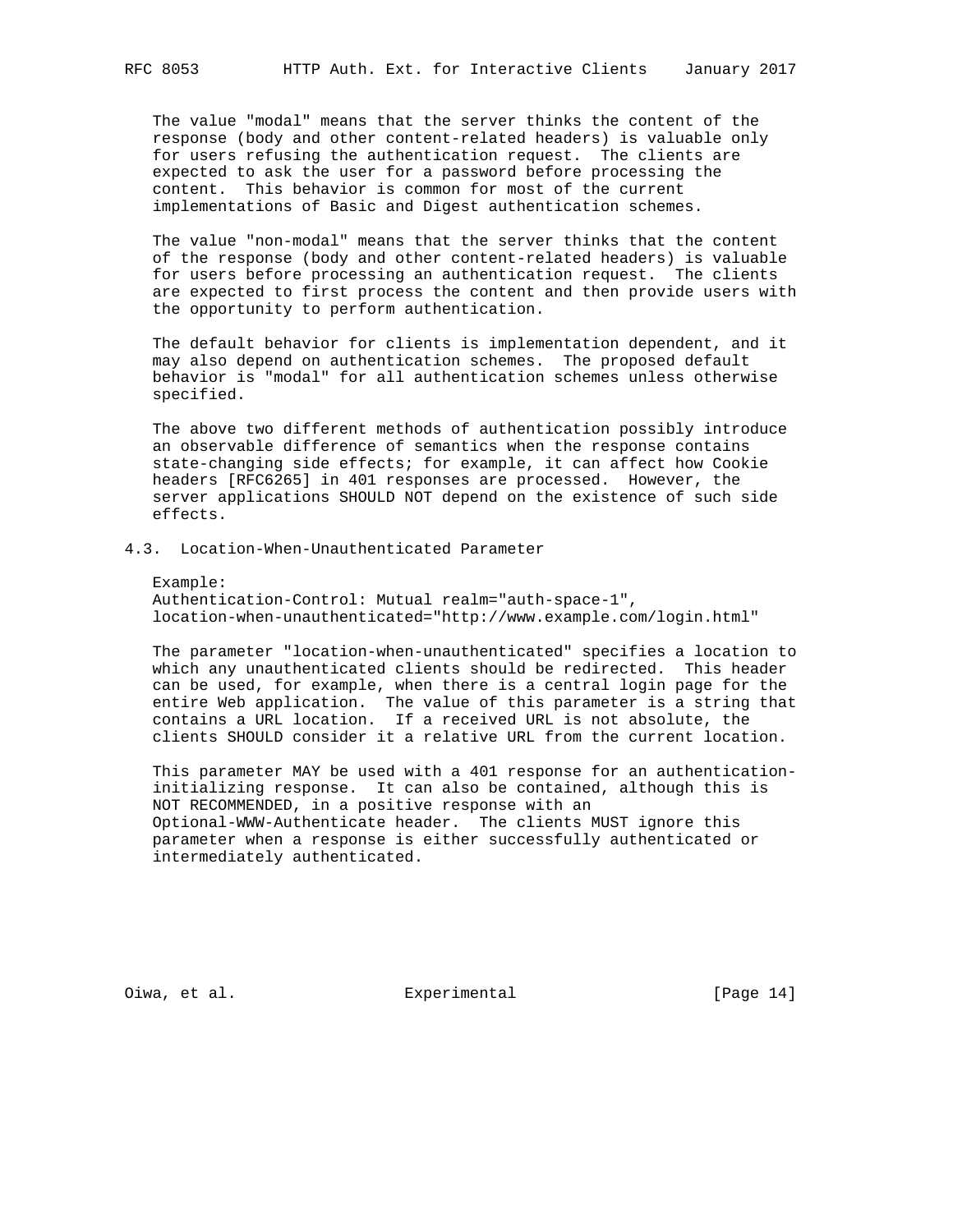When a client receives an authentication-initiating response with this parameter, and if the client has to ask users for authentication credentials, the client will treat the entire response as if it were a 303 "See Other" response with a Location header that contains the value of this parameter (i.e., the client will be redirected to the specified location with a GET request). Unlike a normal 303 response, if the client can process authentication without the user's interaction, this parameter MUST be ignored.

#### 4.4. No-Auth Parameter

 Example: Authentication-Control: Basic realm="entrance", no-auth=true

 The parameter "no-auth" is a variant of the location-when-unauthenticated parameter; it specifies that new authentication attempts are not to be performed on this location in order to improve the user experience, without specifying the redirection on the HTTP level. This header can be used, for example, when there is a central login page for the entire Web application and when an explicit user interaction with the Web content is desired before authentication. The value of this parameter MUST be a token "true". If the value is incorrect, the client MAY ignore this parameter.

 This parameter MAY be used with authentication-initiating responses. It can also be contained, although this is NOT RECOMMENDED, in a positive response with an Optional-WWW-Authenticate header. The clients MUST ignore this parameter when a response is either successfully authenticated or intermediately authenticated.

 When a client receives an authentication-initiating response with this parameter, if the client has to ask users for authentication credentials, the client will ignore the WWW-Authenticate header contained in the response and treat the whole response as a normal negative 4xx-class response instead of giving the user an opportunity to start authentication. If the client can process authentication without the user's interaction, this parameter MUST be ignored.

 Using this parameter along with the location-when-unauthenticated parameter is meaningless. If both were supplied, clients SHOULD ignore the location-when-unauthenticated parameter.

 This parameter SHOULD NOT be used as a security measure to prevent authentication attempts, as it is easily circumvented by users. This parameter SHOULD be used solely for improving the user experience of Web applications.

Oiwa, et al. Subsectimental Experimental [Page 15]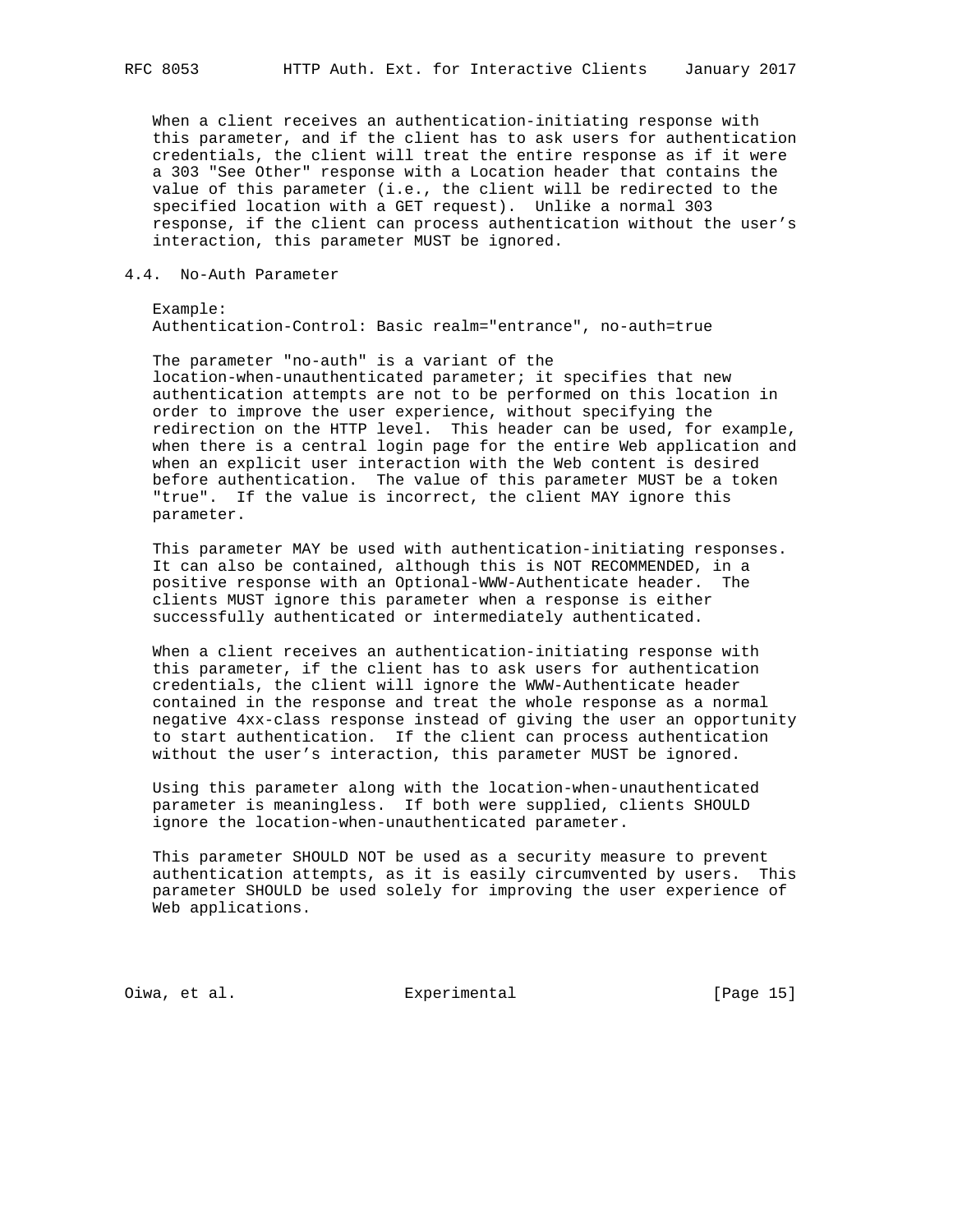#### 4.5. Location-When-Logout Parameter

 Example: Authentication-Control: Digest realm="protected space", location-when-logout="http://www.example.com/byebye.html"

 The parameter "location-when-logout" specifies a location where the client is to be redirected when the user explicitly requests a logout. The value of this parameter MUST be a string that contains a URL location. If a given URL is not absolute, the clients MUST consider it a relative URL from the current location.

 This parameter MAY be used with successfully authenticated responses. If this parameter is contained in other kinds of responses, the clients MUST ignore this parameter.

 When the user tells the client to terminate the current authentication period, if the client currently displays a page supplied by a response with this parameter, the client will automatically change the current location to the location specified in this parameter using a new GET request, as if it has received a 303 response. Any operations related to logout (e.g., erasing memories of username, authentication credential, and all related one time credentials such as nonce or keys) SHOULD occur before processing a page transition.

 When the user requests the client for the termination of an authentication period, if the client supports this parameter but the server response does not contain this parameter, the client's RECOMMENDED behavior is as follows: if the request corresponding to the current content was the GET method, reload the page without the authentication credential. Otherwise, keep the current content as-is and simply forget the authentication status. The client SHOULD NOT replay a non-idempotent request without the user's explicit approval.

 Web applications are encouraged to send this parameter with an appropriate value for any responses (except those with redirection (3XX) statuses) for non-GET requests.

 See Section 5 for some examples for possible deployment of this parameter.

Oiwa, et al. Subsection Experimental Communication (Page 16)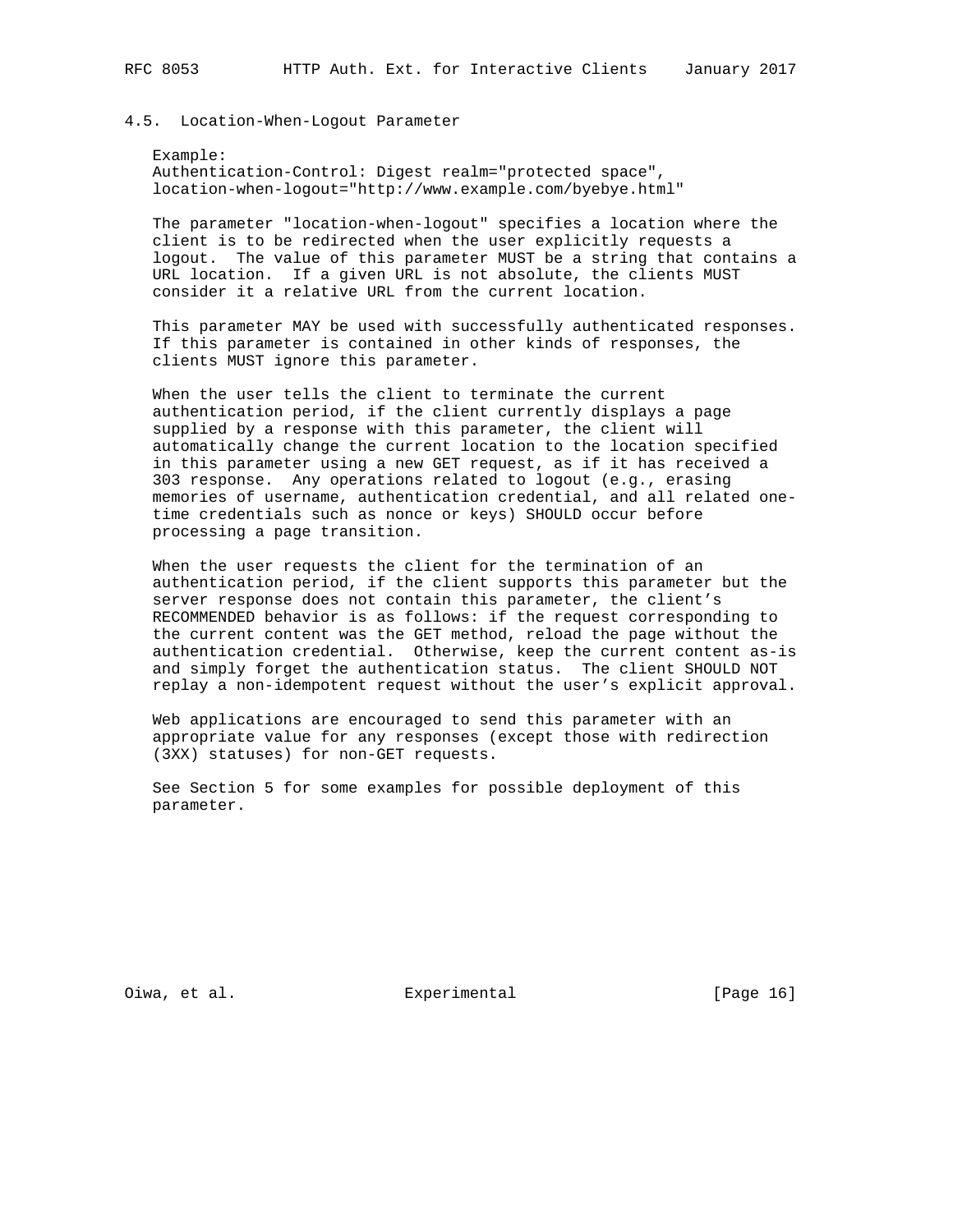#### 4.6. Logout-Timeout Parameter

 Example: Authentication-Control: Basic realm="entrance", logout-timeout=300

 The parameter "logout-timeout", when contained in a successfully authenticated response, means that any authentication credentials and state related to the current protection space are to be discarded if the time specified in this header (in seconds) has passed since the time this header was received. The value MUST be an integer. As a special case, the value 0 means that the server is logging the client out immediately from the current authentication space and that the client is now returned to the unauthenticated state. This does not, however, mean that the long-term memories for the passwords and passwords-related details (such as password reminders and auto fill ins) should be removed. If a new timeout value is received for the same authentication space, it cancels the previous timeout and sets a new timeout.

#### 4.7. Username Parameter

 Example: Authentication-Control: Basic realm="configuration", username="admin"

 The parameter "username" tells us that the only "username" to be accepted by the server is the value given in this parameter.

 This parameter is particularly useful, for example, for routers and other network appliances with a Web configuration interface. Many of those use an HTTP Basic authentication with one predefined username, with many varieties such as "admin", "root", "user", etc. In the current situation, users have almost no hint about the valid username upon the authentication request. Some show the valid value in a "realm" string, some in the 401-status response page, shown \_after\_ the user gave up the authentication and canceled the authentication dialog. If this parameter is given, the client Web browser can auto fill the username field in the authentication dialog before the users attempt to authenticate themselves.

 This parameter MAY be used with authentication-initiating responses or negatively authenticated responses requiring another attempt at authentication. The clients MUST ignore this parameter when a response is either successfully authenticated or intermediately authenticated.

Oiwa, et al. Subsection Experimental Communication (Page 17)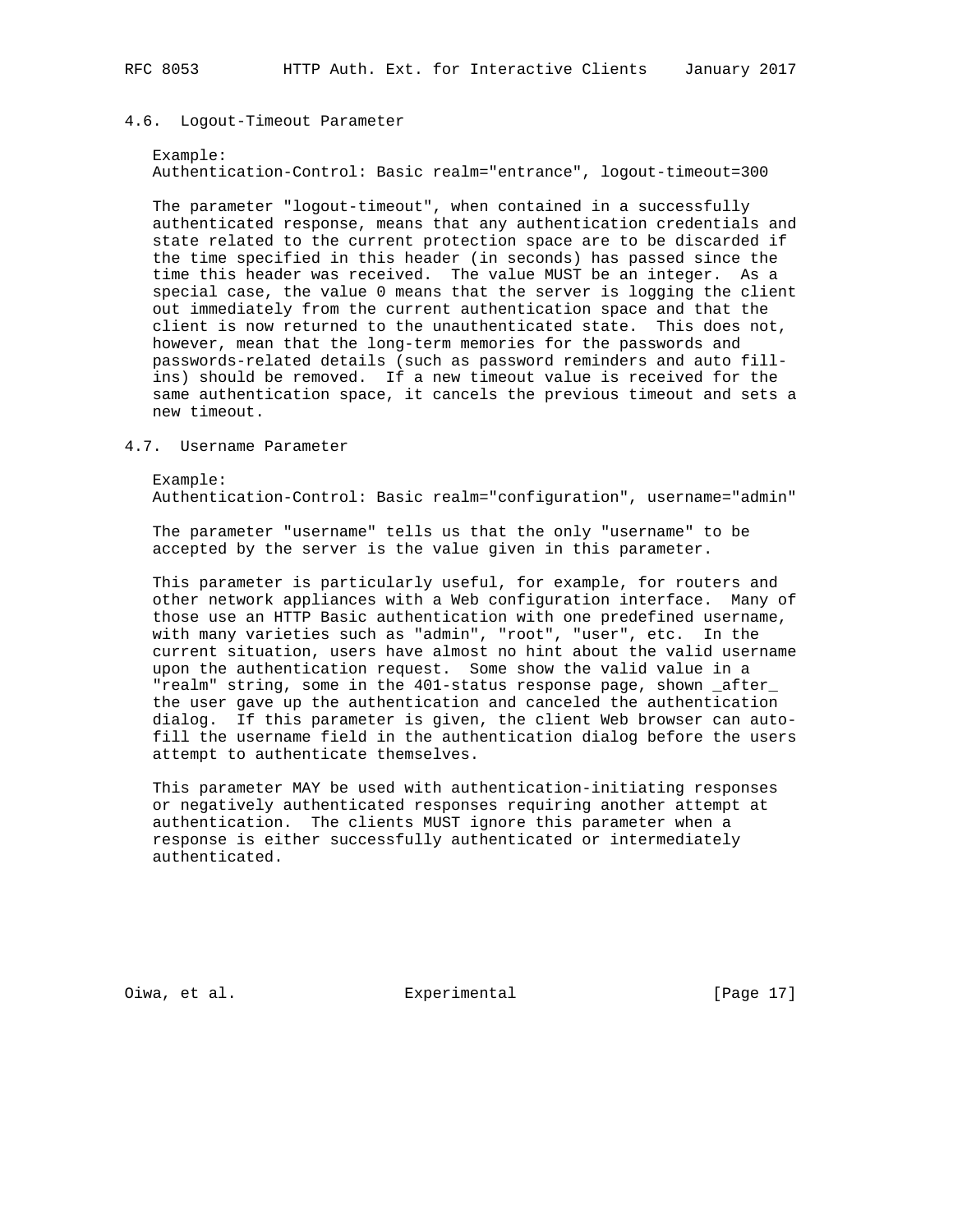If the authentication scheme to be used has a syntax limitation on the allowed usernames (e.g., Basic and Digest do not allow colons in usernames); the specified value MUST follow that limitation. Clients SHOULD ignore any values that do not conform to such limitations.

 Also, if the used authentication scheme requires a specific style of text preparation for the username (e.g., PRECIS [RFC7564] string preparation or Unicode normalization), the server SHOULD send the values satisfying such requirements (so that clients can use the given username as is).

 Clients MAY still send any authentication requests with other usernames, possibly in vain. Clients are not required (also not forbidden) to give users opportunities for supplying a username different from the server-specified one. Servers are also not strictly required to reject usernames other than specified, but doing so will usually result in bad user experiences and may confuse users and clients.

 Although this parameter is useful in a specific class of use cases, using it in a general use case has many security implications and possible pitfalls. Please consult Section 8.1 before deciding to use this parameter.

5. Usage Examples

 This section shows some examples for applying this extension to typical websites that use forms and cookies for managing authentication and authorization. The content of this section is not normative and is for illustrative purposes only.

 In these examples, we assume that there are two kinds of clients (Web browsers). One kind of these implements all features described in the previous sections. We also assume that browsers will have a user interface that allows users to deactivate (log out from) current authentication sessions. The other kind are the "existing" implementations that do not support any of these features.

 When not explicitly specified, all settings described below are to be applied with Authentication-Control headers, and these can be sent to clients regardless of the authentication status (these will be silently ignored whenever not effective).

Oiwa, et al. Subsection Experimental Communication (Page 18)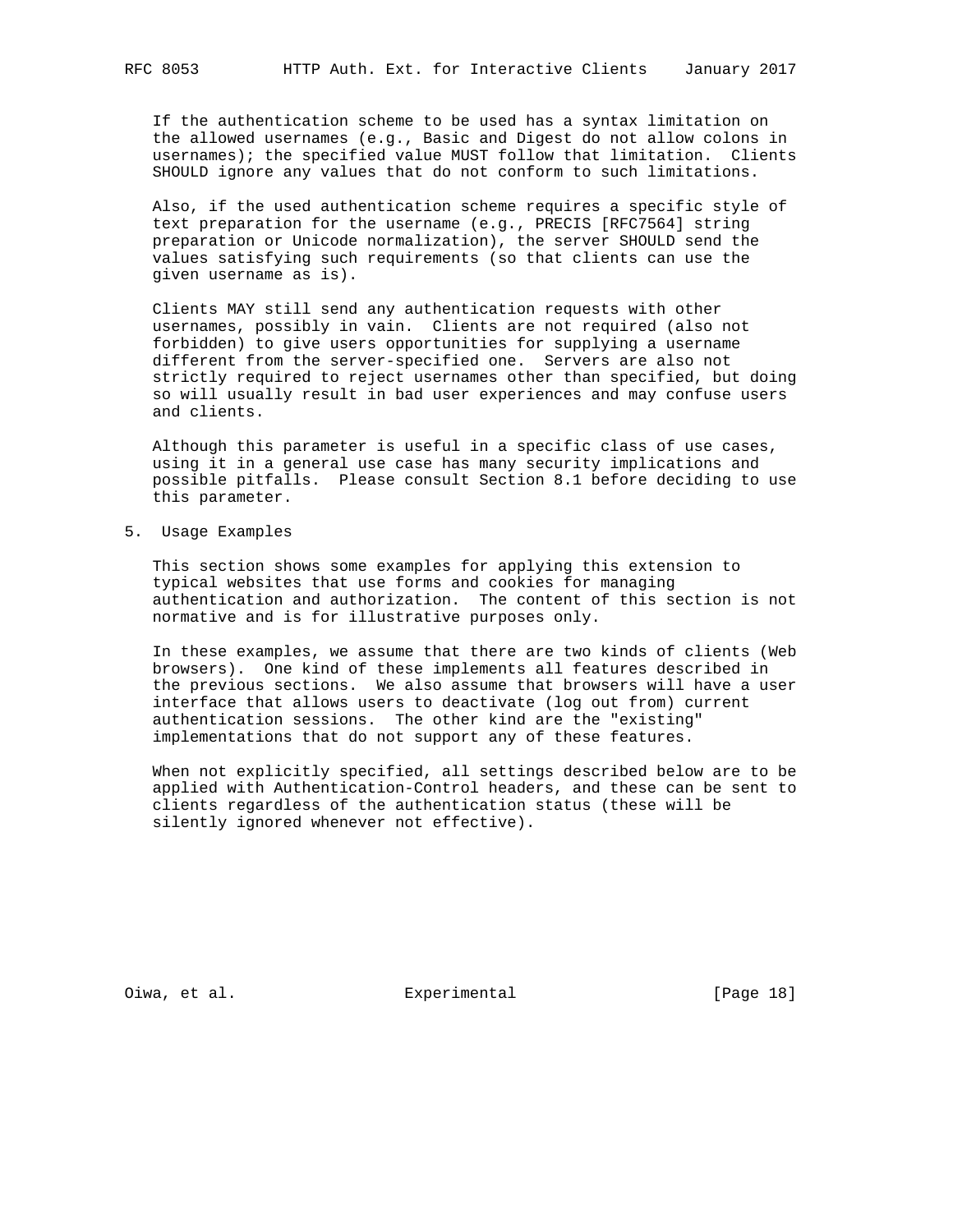5.1. Example 1: A Portal Site

 This subsection provides an example application for a site whose structure is somewhat similar to conventional portal sites. In particular, most Web pages are available for guest (unauthenticated) users, and, if authentication is performed, the content of these pages is customized for each user. We assume that the site has the following kinds of pages currently:

- o Content pages
- o Pages/mechanism for performing authentication:
	- \* There is one page that asks for a username and a password using a HTML POST form.
	- \* After the authentication attempt, the user will be redirected to either the page that was previously displayed before the authentication or some specific page.
- o A de-authentication (logout) page.
- 5.1.1. Case 1: A Simple Application

 When such a site does not require specific actions upon login and logout, the following simple settings can be used:

- o Set up an optional authentication to all pages available to guests. Set up an Authentication-Control header with the "auth style=non-modal" setting.
- o If there are pages only available to authenticated users, set up a mandatory authentication with the "auth-style=non-modal" setting.
- o No specific pages for authentication are needed. It will be performed automatically, directed by the above setting.
- o A de-authentication page is also not needed. If the site has one, put "logout-timeout=0" there.
- o For all pages for POST requests, it is advisable to have a "location-when-logout=<some page>".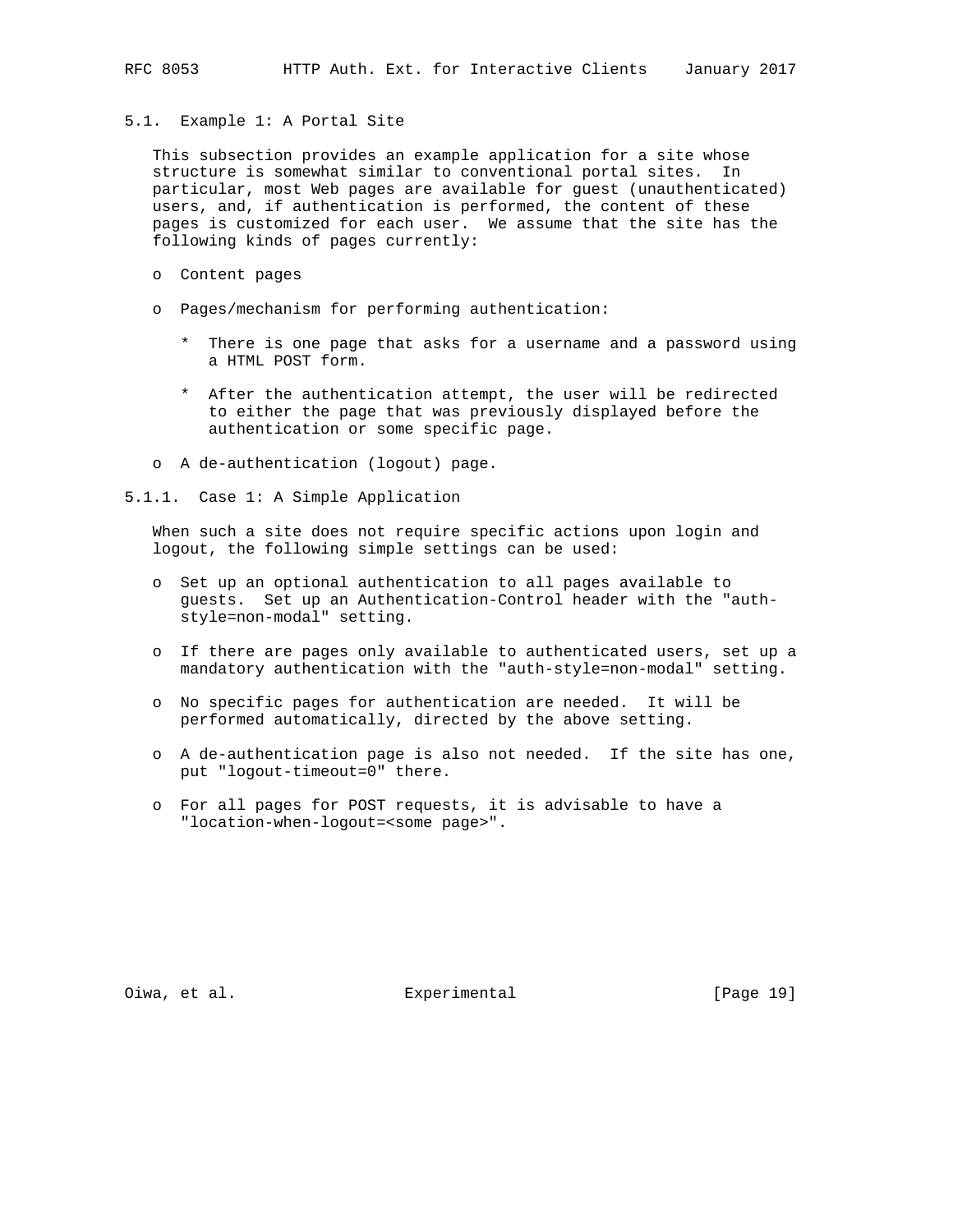5.1.2. Case 2: Specific Action Required on Logout

 If the site requires specific actions upon logout, the following settings can be used:

- o All settings in Case 1 are applied.
- o For all pages, set up the Authentication-Control header "location when-logout=<de-authentication page>".
- o In the de-authentication page, no specific setup is needed. If there are any direct links to the de-authentication page, put "logout-timeout=0".
- 5.1.3. Case 3: Specific Page Displayed before Login

 If the site needs to display a specific page before login actions (some announcements, user notices, or even advertisements), the following settings can be applied:

- o Set up an optional authentication to all pages available to guests. Set up an Authentication-Control header with "no-auth=true". Put a link to a specific login page in contents.
- o If there are pages only available to authenticated users, set up a mandatory authentication with the "location-when-unauthenticated=<the login page>".
- o For the specific login page, set up a mandatory authentication.
- o For all pages for POST requests, it is advisable to have "location-when-logout=<some page>", too.
- o De-authentication pages are not needed. If the site has one, put "logout-timeout=0".
- 5.2. Example 2: Authenticated User-Only Sites

 If almost all pages in the target site require authentication (e.g., an Internet banking site), or if there is no need to support both unauthenticated and authenticated users on the same resource, the settings will become simpler. The following are examples for such a site:

 o Set up a mandatory authentication to all pages available to authenticated users. Set up an Authentication-Control header with the "auth-style=non-modal" setting.

Oiwa, et al. Subsectimental Experimental [Page 20]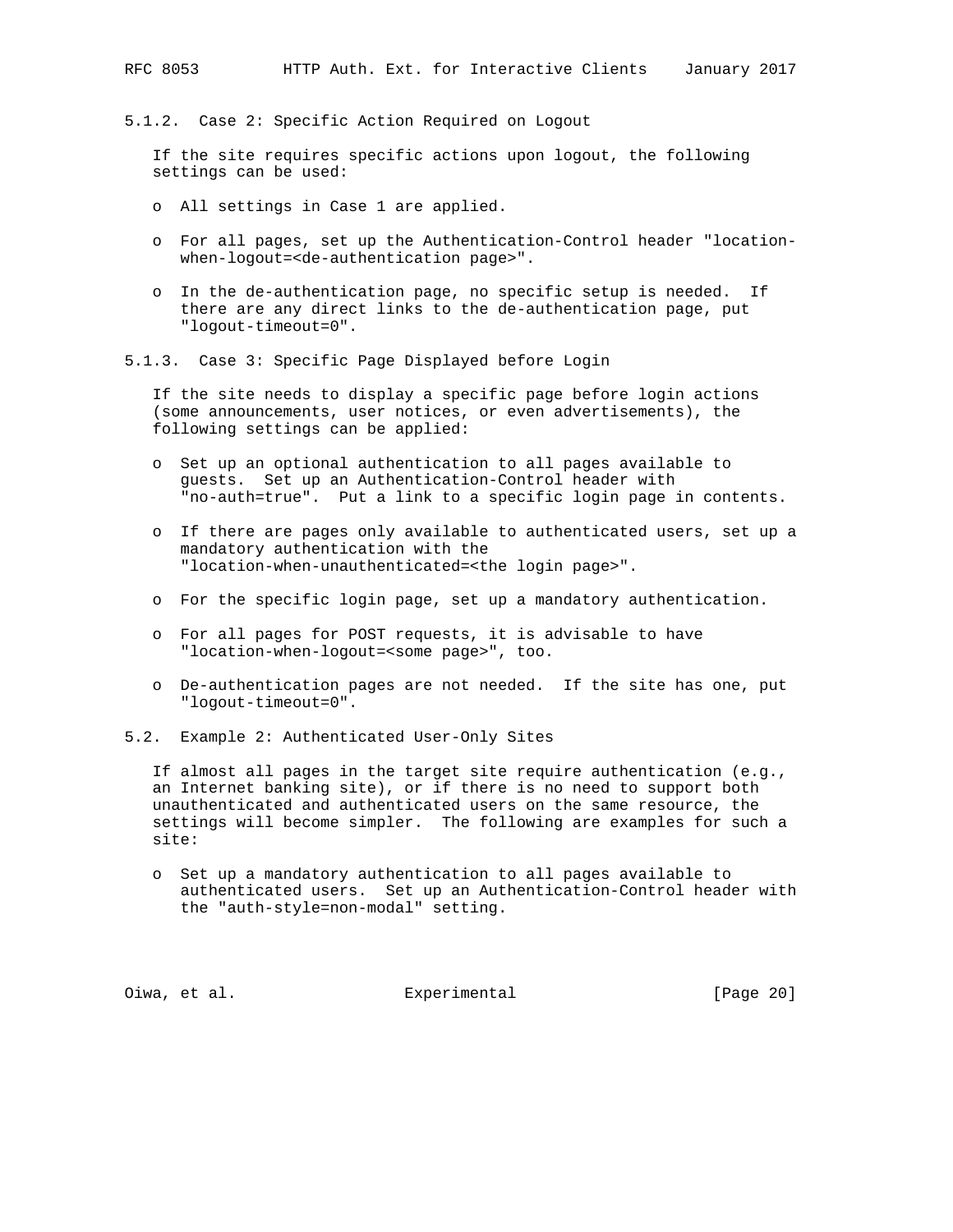- o Set up a handler for the 401-status that requests users to authenticate.
- o For all pages for POST requests, it is advisable to have a "location-when-logout=<some page>", too.
- o De-authentication pages are not needed. If the site will have one, put "logout-timeout=0" there.
- 5.3. When to Use Cookies

 In current websites using form-based authentication, Cookies [RFC6265] are used for managing both authorization and application sessions. Using the extensions in this document, the former features will be provided by using (extended) HTTP authentication/ authorization mechanisms. In some cases, there will be ambiguity on whether some functions are for authorization management or for session management. The following hints will be helpful for deciding which features to use.

- o If there is a need to serve multiple sessions for a single user using multiple browsers concurrently, use a Cookie for distinguishing between sessions for the same user. (C.f. if there is a need to distinguish between sessions in the same browser, HTML5 Web Storage [W3C.REC-webstorage-20130730] features can be used instead of Cookies.)
- o If a website is currently deploying a session time-out feature, consider who benefits from the feature. In most cases, the main requirement for such a feature is to protect users from having their consoles and browsers hijacked (i.e., benefits are on the users' side). In such cases, the time-out features provided in this extension can be used. On the other hand, the requirement is to protect the server's privilege (e.g., when some regulations require limiting the time difference between a user's two-factor authentication and financial transaction commitment; the requirement is strictly on the servers' side), that should be managed on the server side using Cookies or other session management mechanisms.

Oiwa, et al. Subsection Experimental Communication (Page 21)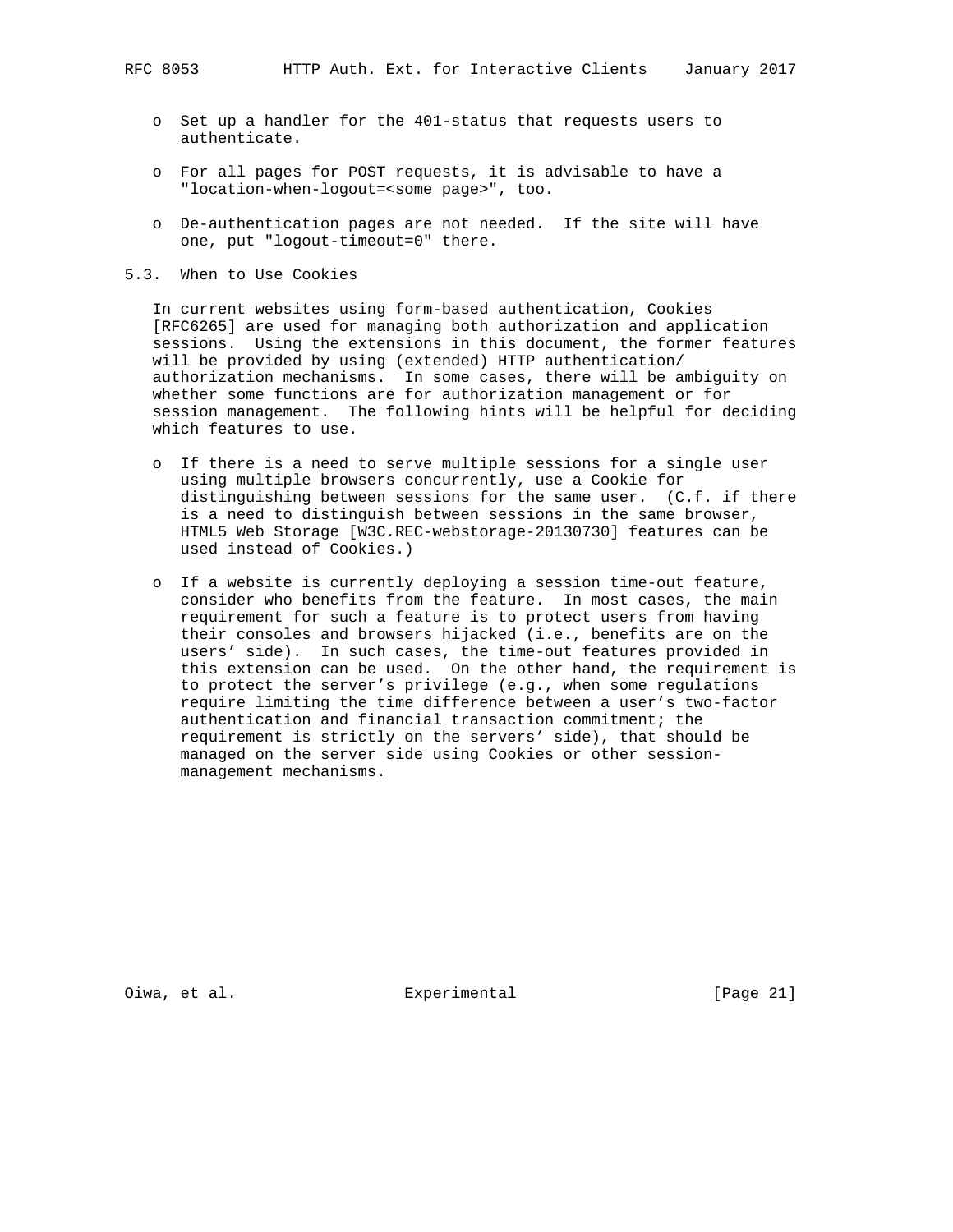5.4. Parallel Deployment with Form/Cookie Authentication

 In some transition periods, sites may need to support both HTTP-layer and form-based authentication. The following example shows one way to achieve that.

- o If Cookies are used even for HTTP-authenticated users, each session determined by Cookies SHOULD identify which authentication has been used for the session.
- o First, set up any of the above settings for enabling HTTP-layer authentication.
- o For unauthenticated users, add the following things to the Web pages, unless the client supports this extension and HTTP-level authentication:
	- \* For non-mandatory authenticated pages, add a link to the form based authenticated pages.
	- \* For mandatory authenticated pages, either put a link to form based authenticated pages or put an HTML-level redirection (using <META http-equiv="refresh" ...> element) to such pages.
- o In the form-based authenticated pages, if users are not authenticated, the page can provide a redirection for HTTP-level authentication by the "location-when-unauthenticated" setting.
- o Users are identified for authorization and content customization by the following logic:
	- \* First, check the result of the HTTP-level authentication. If there is a Cookie session tied to a specific user, both should match.
	- \* If the user is not authenticated on the HTTP-level, use the conventional form-based method to determine the user.
	- \* If there is a Cookie tied to HTTP authentication but there is no corresponding HTTP authentication result, that session will be discarded (because it means that authentication is deactivated by the corresponding user).

Oiwa, et al. Subsectimental Experimental (Page 22)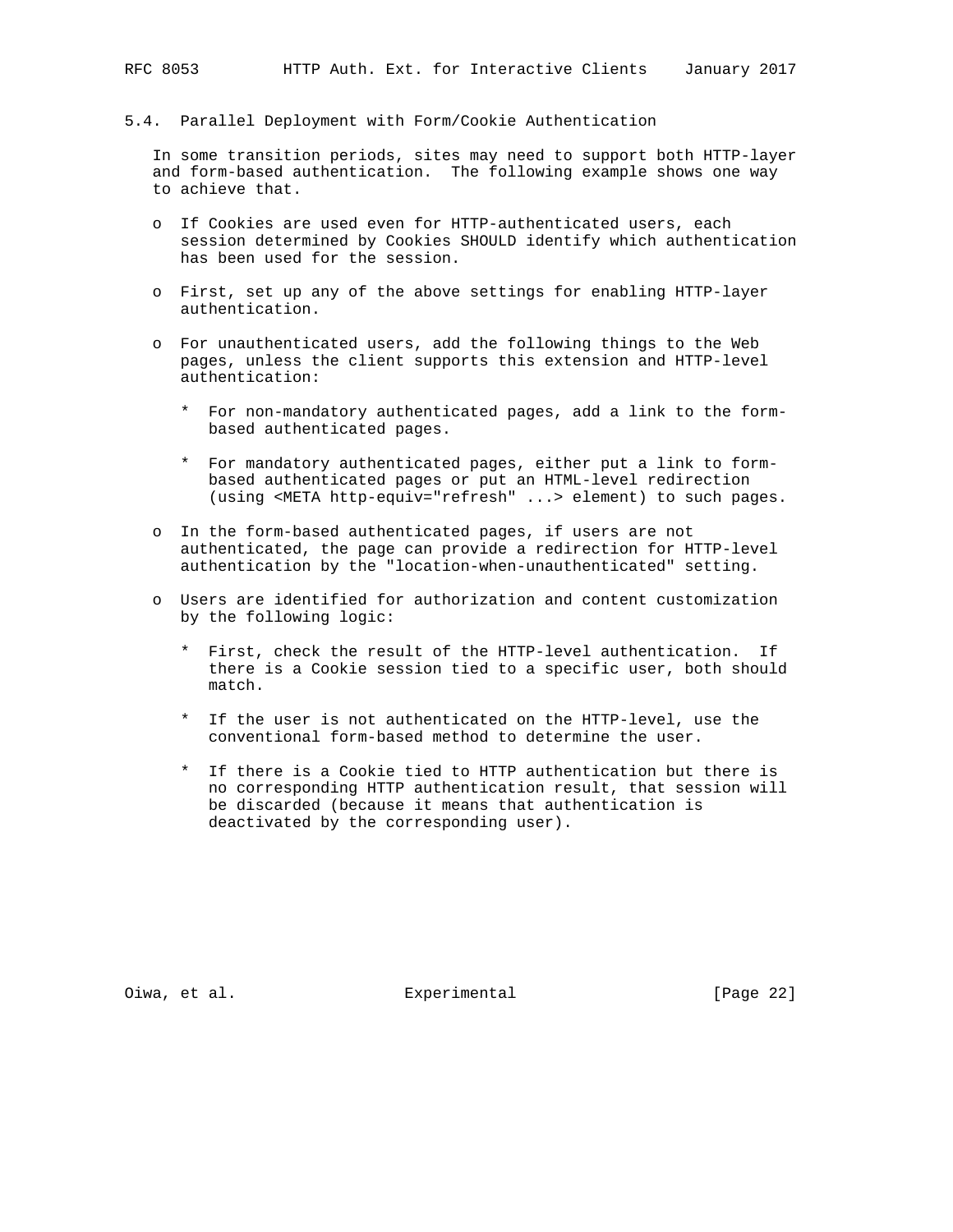## 6. Methods to Extend This Protocol

 If a private extension to this protocol is implemented, it MUST use the extension-param to avoid conflicts with this protocol and any other extensions. (Standardized extensions or extensions that are being standardized MAY use either bare-tokens or extension-tokens.)

 When bare-tokens are used in this protocol, these MUST be allocated by IANA. Any tokens used for non-private, non-experimental parameters are RECOMMENDED to be registered with IANA, regardless of the kind of tokens used.

 Extension-tokens MAY be freely used for any non-standard, private, and/or experimental uses. An extension-token MUST use the format "-<bare-token>.<domain-name>", where <domain-name> is a validly registered (sub-)domain name on the Internet owned by the party that defines the extensions. Any unknown parameter name is to be ignored regardless of whether it is an extension-token or a bare-token.

7. IANA Considerations

 This document defines two new entries for the "Permanent Message Header Field Names" registry.

|                      | Entry $1$ :               | Entry $2$ :            |
|----------------------|---------------------------|------------------------|
| Header<br>Field Name | Optional-WWW-Authenticate | Authentication-Control |
| Protocol             | http                      | http                   |
| Status               | experimental              | experimental           |
| Change               | 工民工民                      | 工民工民                   |
| Control              |                           |                        |
| Spec.                | Section 3 of this         | Section 4 of this      |
| Document             | document                  | document               |

 This document also establishes the "HTTP Authentication Control Parameters" registry. The registry manages case-insensitive ASCII strings. The string MUST follow the extensive-token syntax defined in Section 2.2.

 To acquire registered tokens, a specification for the use of such tokens MUST be available as a publicly accessible document (see "Specification Required" in [RFC5226]).

Oiwa, et al. Experimental [Page 23]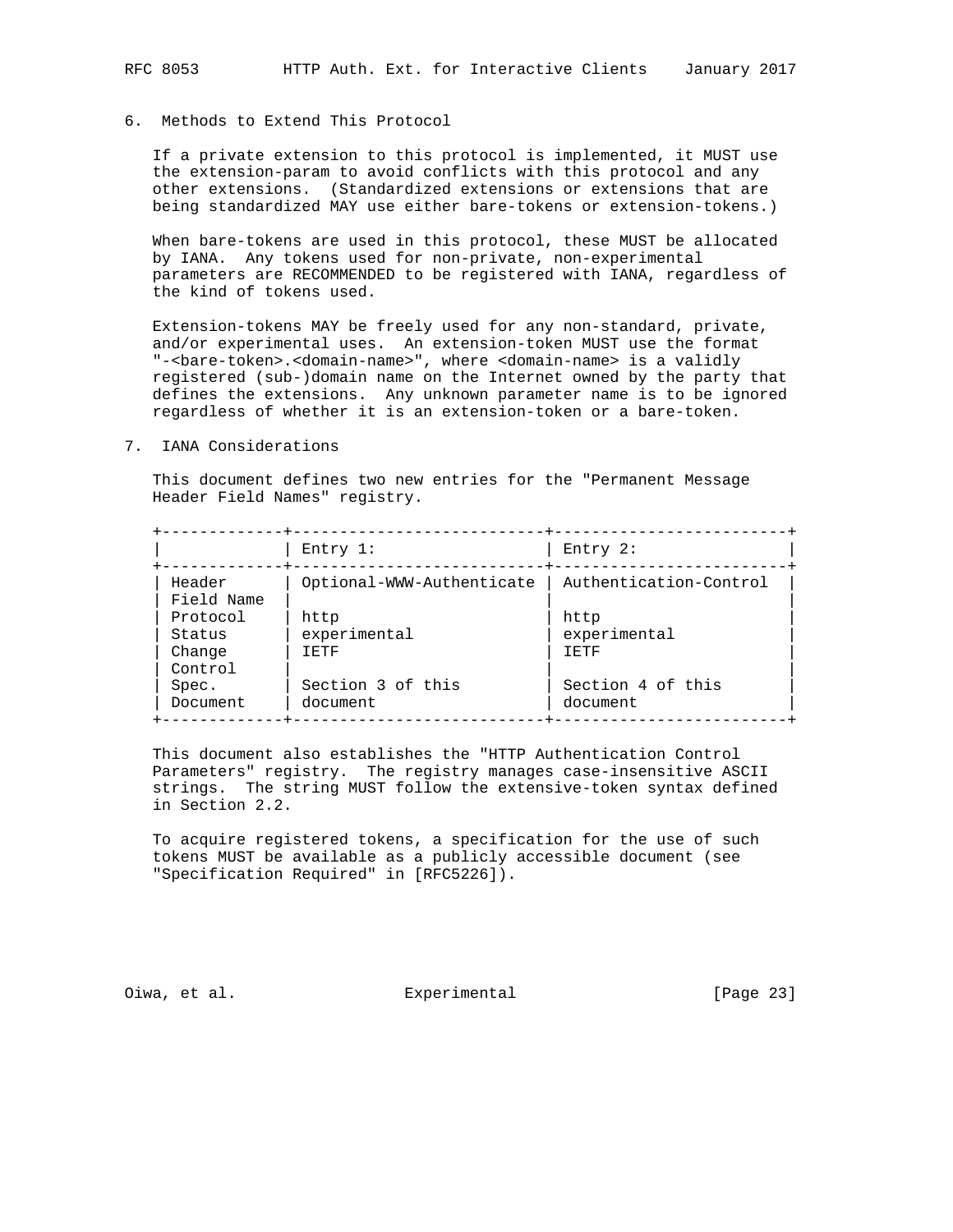Registrations for authentication control parameters are required to include a description of the control extension. New registrations are advised to provide the following information:

- o Token: A token used in HTTP headers for identifying the algorithm.
- o Specification: A reference for the specification defining the algorithm.

The initial content of this registry is as follows:

| Token                         | Specification                |
|-------------------------------|------------------------------|
| auth-style                    | Section 4.2 of this document |
| location-when-unauthenticated | Section 4.3 of this document |
| no-auth                       | Section 4.4 of this document |
| location-when-logout          | Section 4.5 of this document |
| logout-timeout                | Section 4.6 of this document |
| username                      | Section 4.7 of this document |

8. Security Considerations

 The purpose of the logout timeout feature in the Authentication control header is to protect users of clients from impersonation caused by an attacker having access to the same console. The server application implementers SHOULD be aware that the directive may always be ignored by either malicious clients or clients not supporting this extension. If the purpose of introducing a timeout for an authentication period is to protect server-side resources, this protection MUST be implemented by other means such as HTTP Cookies [RFC6265].

 All parameters in the Authentication-Control header SHOULD NOT be used for any security-enforcement purposes. Server-side applications MUST NOT assume that the header will be honored by clients and users.

8.1. Security Implication of the Username Parameter

 The "username" parameter sometimes reveals sensitive information about the HTTP server and its configurations that are useful for security attacks. In general, common security practice suggests that any kind of information on the existence/non-existence of a specific username shall not be disclosed before successful authentication. Obviously, the "username" parameter contradicts this practice.

Oiwa, et al. Subsection Experimental Communication (Page 24)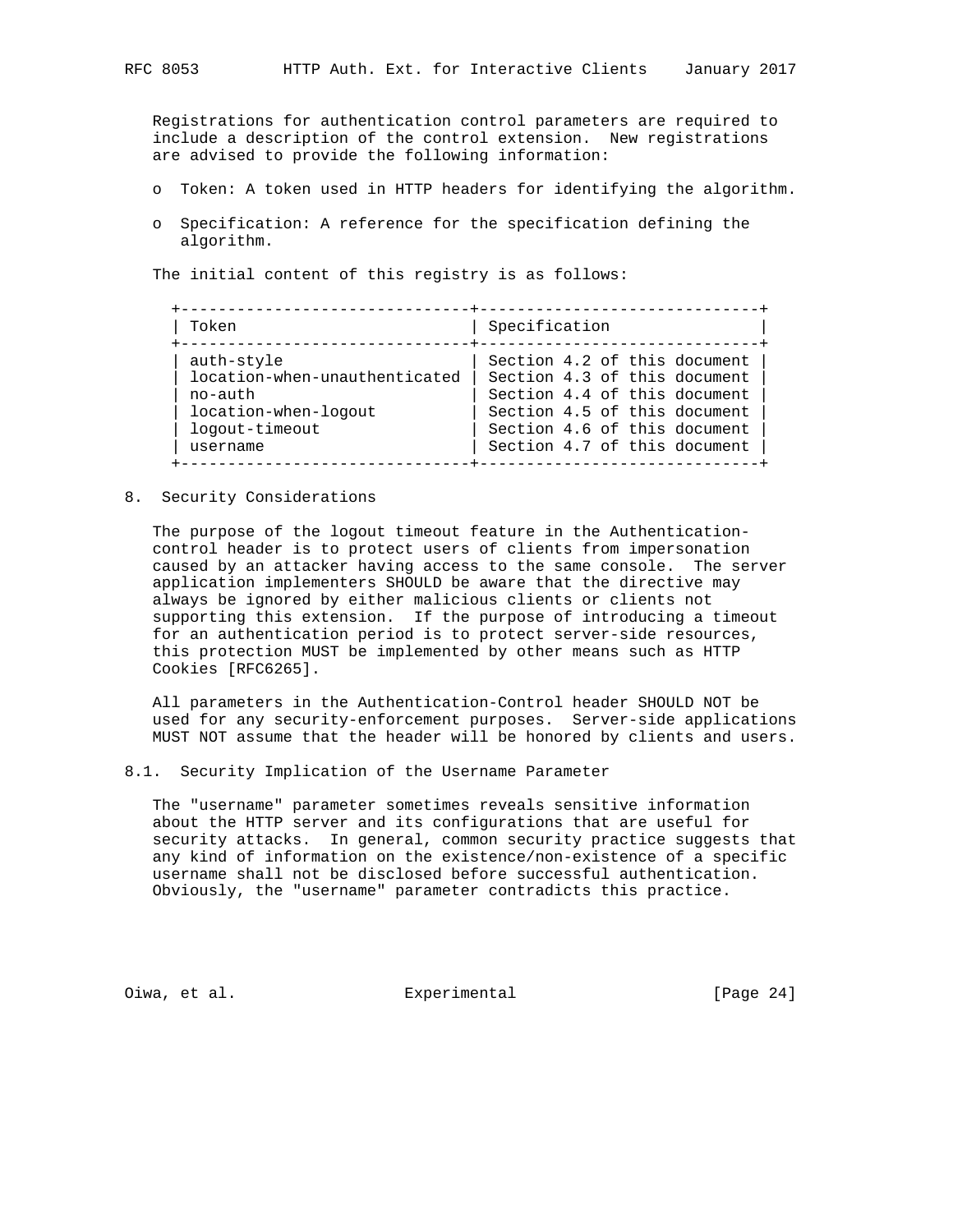Given this background, the use of the "username" parameter SHOULD be strictly limited to cases where all of the following conditions are met:

- (1) the valid username is pre-configured and not modifiable (such as root, admin, or similar ones);
- (2) the valid username for such an appliance is publicly known (for example, written in a manual document); and
- (3) either the valid username for the server is easily guessable by other means (for example, from the model number shown in an unauthenticated page), or the server is accessible only from limited networks.

 Most importantly, the "username" parameter SHOULD NOT be used in any case when the valid usernames can be changed/configured by users or administrators.

- 9. References
- 9.1. Normative References
	- [RFC2119] Bradner, S., "Key words for use in RFCs to Indicate Requirement Levels", BCP 14, RFC 2119, DOI 10.17487/RFC2119, March 1997, <http://www.rfc-editor.org/info/rfc2119>.
	- [RFC5226] Narten, T. and H. Alvestrand, "Guidelines for Writing an IANA Considerations Section in RFCs", BCP 26, RFC 5226, DOI 10.17487/RFC5226, May 2008, <http://www.rfc-editor.org/info/rfc5226>.
	- [RFC5234] Crocker, D., Ed. and P. Overell, "Augmented BNF for Syntax Specifications: ABNF", STD 68, RFC 5234, DOI 10.17487/RFC5234, January 2008, <http://www.rfc-editor.org/info/rfc5234>.
	- [RFC5987] Reschke, J., "Character Set and Language Encoding for Hypertext Transfer Protocol (HTTP) Header Field Parameters", RFC 5987, DOI 10.17487/RFC5987, August 2010, <http://www.rfc-editor.org/info/rfc5987>.
	- [RFC7230] Fielding, R., Ed. and J. Reschke, Ed., "Hypertext Transfer Protocol (HTTP/1.1): Message Syntax and Routing", RFC 7230, DOI 10.17487/RFC7230, June 2014, <http://www.rfc-editor.org/info/rfc7230>.

Oiwa, et al. Subsectimental Experimental [Page 25]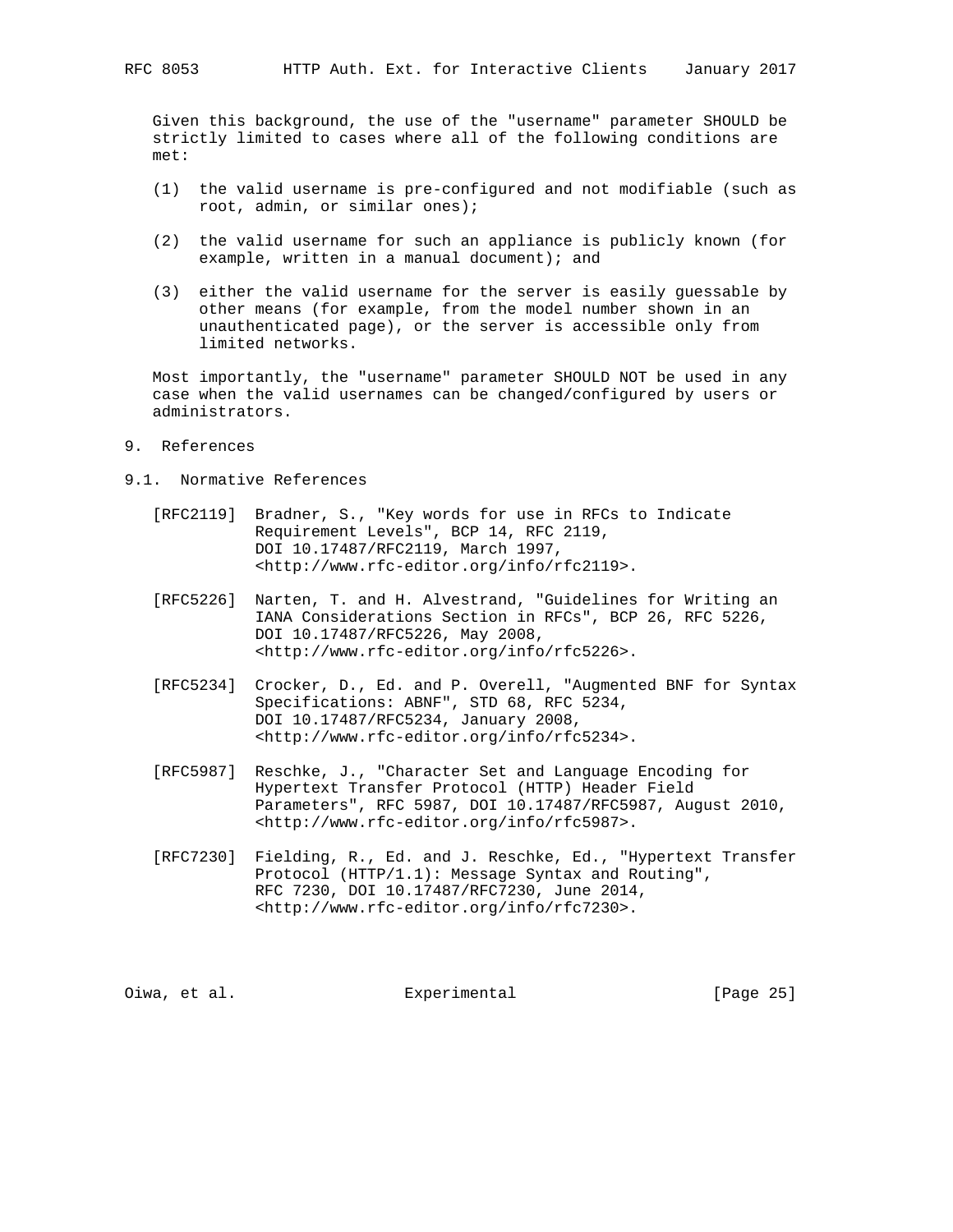- 
- [RFC7235] Fielding, R., Ed. and J. Reschke, Ed., "Hypertext Transfer Protocol (HTTP/1.1): Authentication", RFC 7235, DOI 10.17487/RFC7235, June 2014, <http://www.rfc-editor.org/info/rfc7235>.
- 9.2. Informative References
	- [RFC6265] Barth, A., "HTTP State Management Mechanism", RFC 6265, DOI 10.17487/RFC6265, April 2011, <http://www.rfc-editor.org/info/rfc6265>.
	- [RFC7564] Saint-Andre, P. and M. Blanchet, "PRECIS Framework: Preparation, Enforcement, and Comparison of Internationalized Strings in Application Protocols", RFC 7564, DOI 10.17487/RFC7564, May 2015, <http://www.rfc-editor.org/info/rfc7564>.
	- [RFC7615] Reschke, J., "HTTP Authentication-Info and Proxy- Authentication-Info Response Header Fields", RFC 7615, DOI 10.17487/RFC7615, September 2015, <http://www.rfc-editor.org/info/rfc7615>.

 [W3C.REC-webstorage-20130730] Hickson, I., "Web Storage", World Wide Web Consortium Recommendation REC-webstorage-20130730, July 2013, <http://www.w3.org/TR/2013/REC-webstorage-20130730>.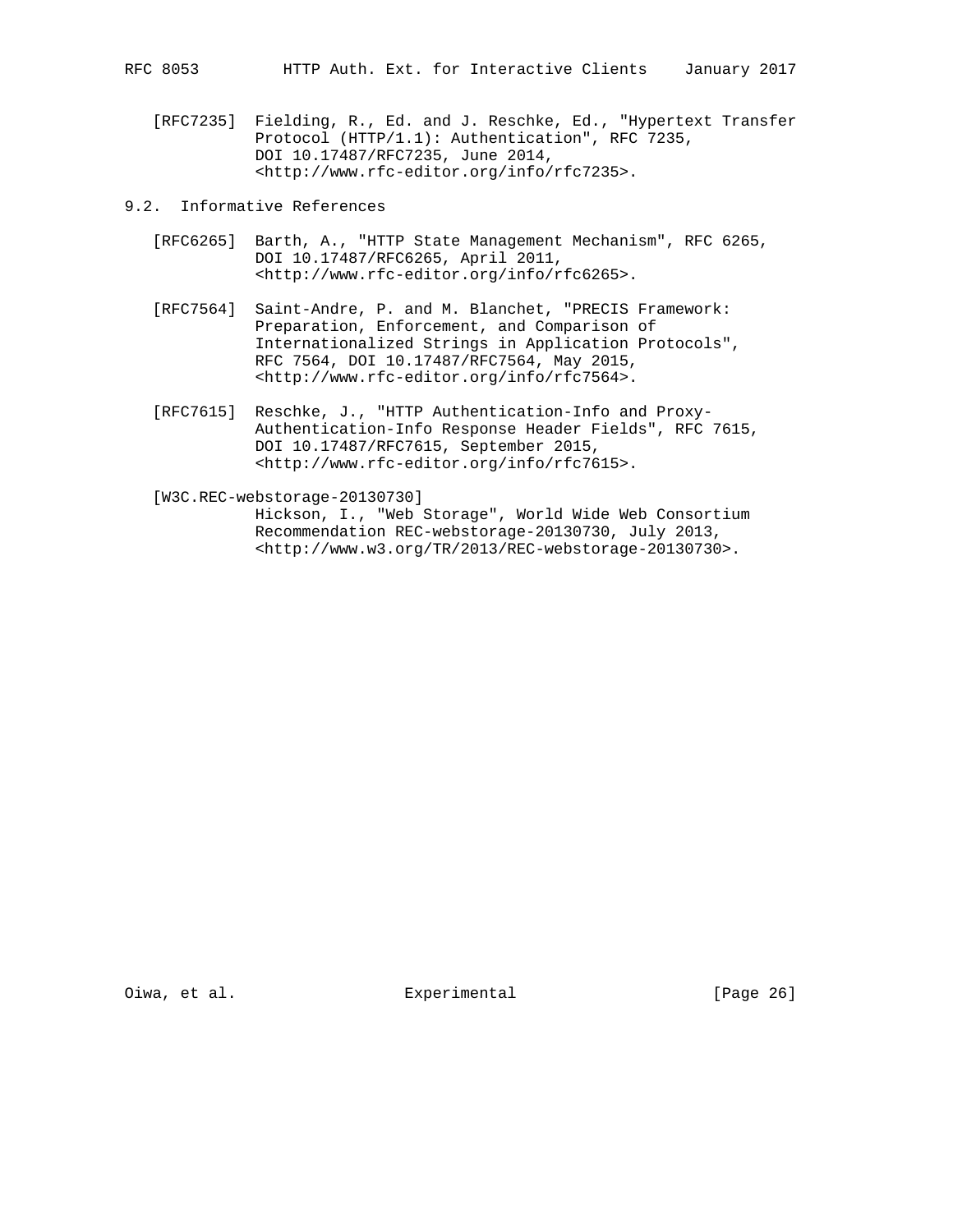Appendix A. (Informative) Applicability of Features for Each Message

 This section provides a cross-reference table showing the applicability of the features provided in this specification to each kind of response described in Section 2.1. The table provided in this section is for informative purposes only.

|                   | init. | success. | intermed. | neg. |
|-------------------|-------|----------|-----------|------|
| Optional auth.    |       | n        | N         | N    |
| auth-style        |       |          |           |      |
| loc.-when-unauth. |       |          |           |      |
| no-auth           |       |          |           |      |
| loc.-when-logout  |       |          |           |      |
| logout-timeout    |       |          |           |      |
| username          |       |          |           |      |

Legends:

 $O =$  MAY contain; n = SHOULD NOT contain; N = MUST NOT contain

- $i$  = SHOULD be ignored;  $I$  = MUST be ignored;
- = meaningless (to be ignored)

Authors' Addresses

 Yutaka Oiwa National Institute of Advanced Industrial Science and Technology Information Technology Research Institute Tsukuba Central 1 1-1-1 Umezono Tsukuba-shi, Ibaraki Japan

Email: y.oiwa@aist.go.jp

 Hajime Watanabe National Institute of Advanced Industrial Science and Technology Information Technology Research Institute Tsukuba Central 1 1-1-1 Umezono Tsukuba-shi, Ibaraki Japan

Email: h-watanabe@aist.go.jp

Oiwa, et al. Experimental [Page 27]